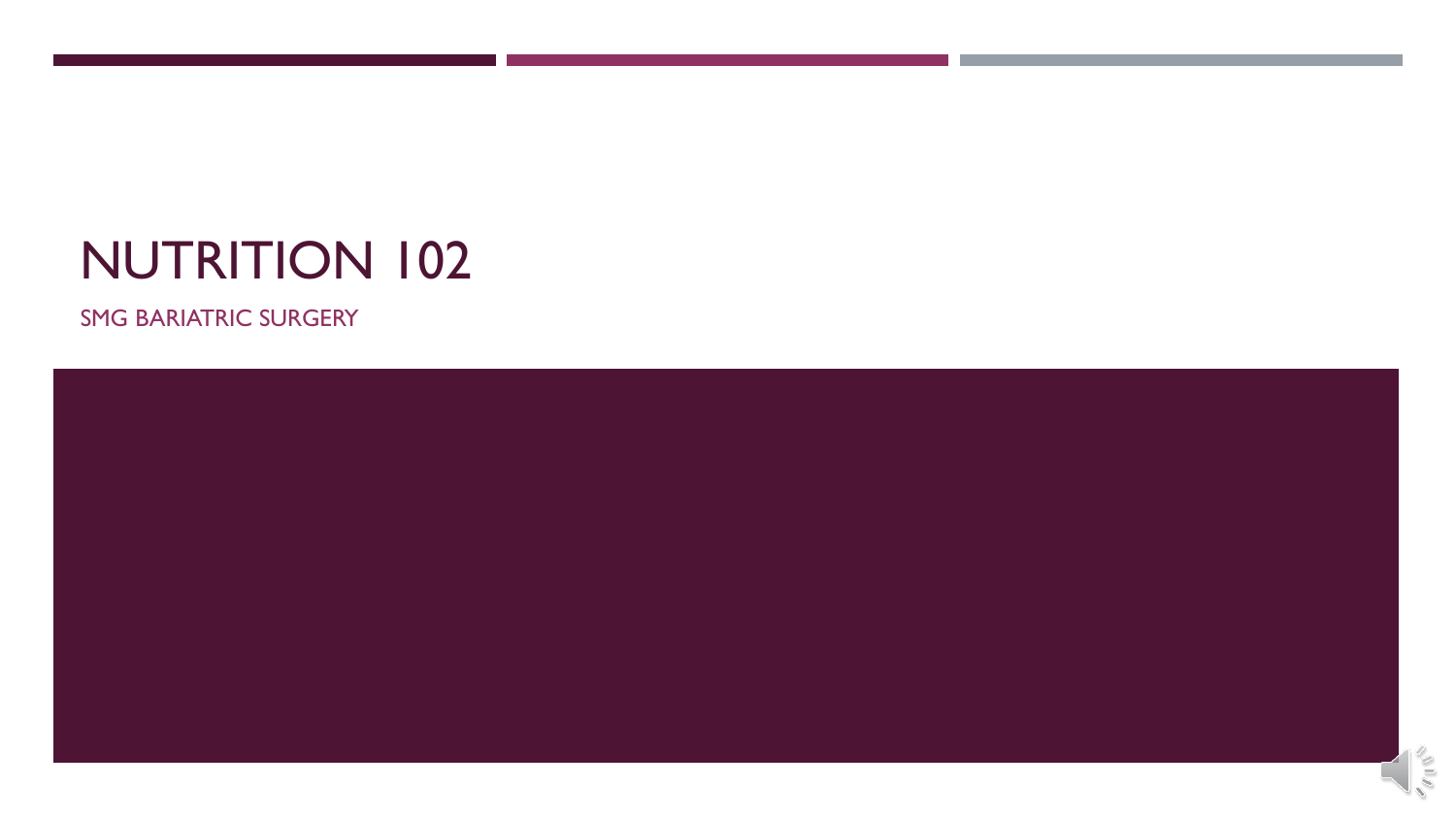### LEARNING OBJECTIVES

- Be familiar with food behaviors and habits necessary for post bariatric surgery success.
- **Understand post op calorie and protein goals.**
- **Define and explain what macronutrients are, why the body needs them, and how the body benefits from them.**
- **Define micronutrients and explain the role they play in overall health.**
- **EXTE:** List steps for meal planning and understand how to navigate a grocery store.
- **IMPROVE MEAL CHOICES IN SPECIFIC ENVIRONMENTS.**
- **If Identify eating triggers and recognize hunger cues.**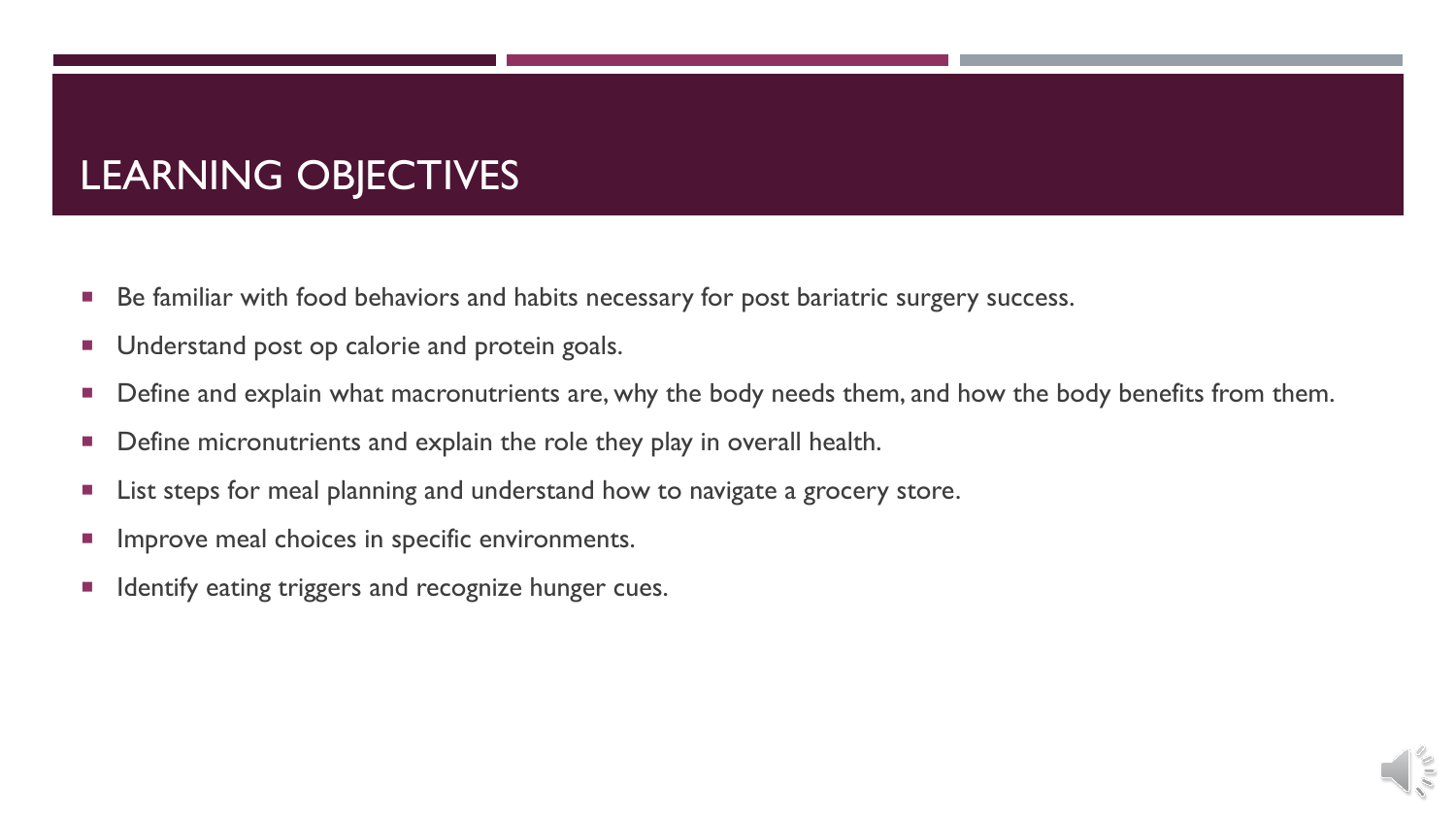#### QUICK REFRESH

#### **Up until this point, you have been working on the following:**

- **Journal in MyFitnessPal daily.**
- Eat 5-6 times per day.
- Consume a minimum of 70 grams of protein per day.
- **Drink a minimum of 64 oz. of water per day- your goal is to be at 80 oz. by surgery.**
- **Meal planning; whether it is daily, weekly, etc.**
- No caffeine, carbonated beverages or alcohol.
- **Taking a daily multivitamin (Celebrate Bariatric Multivitamin is preferred; no gummies, Flinstones, or vitamin patches).**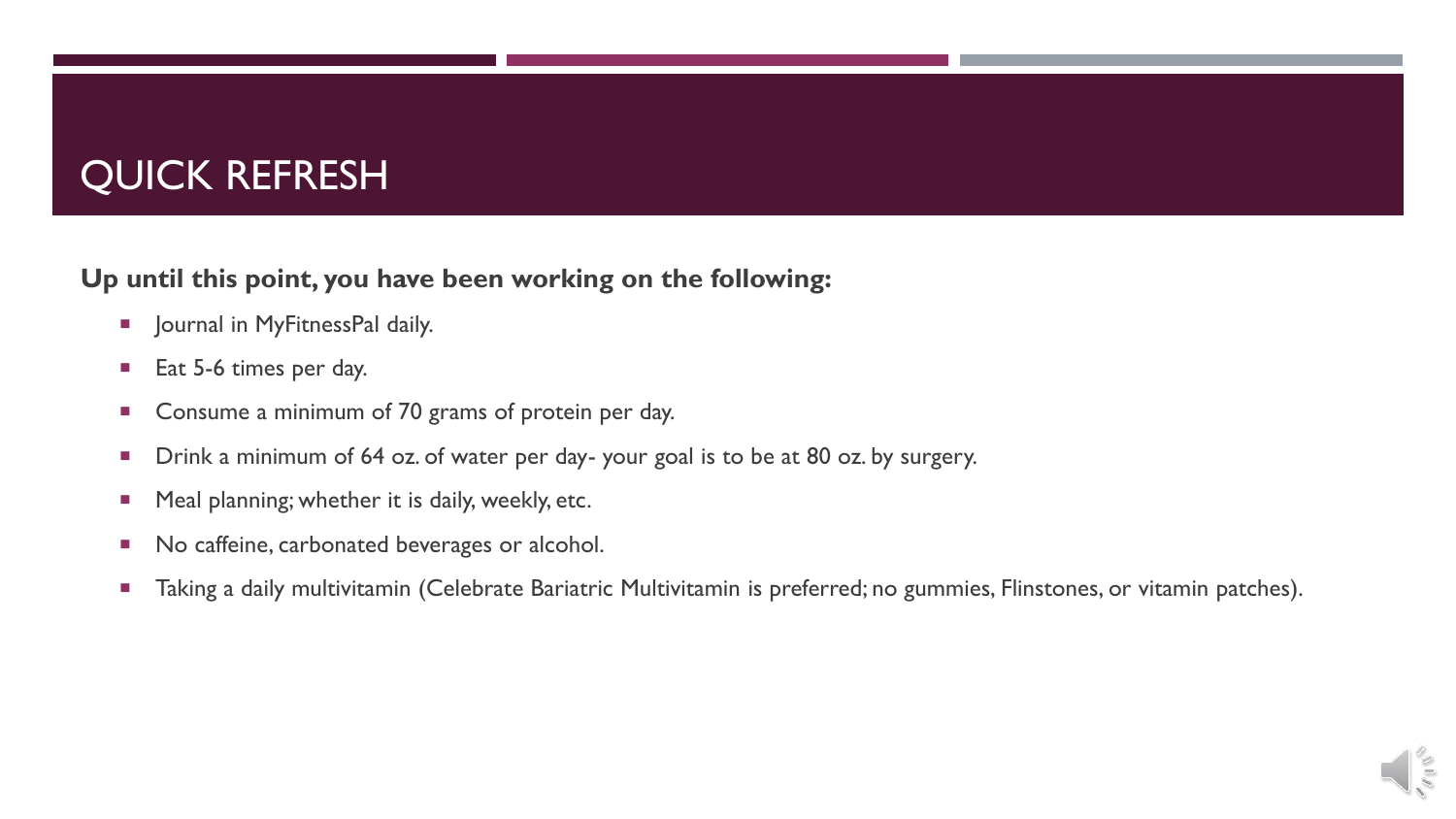#### NEW HABITS

#### **Now, let's add some new habits to make a part of your routine:**

- Eat slowly; take at least 20 minutes to eat.
- No liquids 15 minutes prior to your meal or snack, during, or for 30 minutes following.
- **EXECUTE:** Chew foods to applesauce consistency.
- Eat without any distractions; not in front of your television, at your desk, or while multitasking.
- **Avoid foods with added sugars such as cake, candy and ice cream.**
- **EXT** Limit foods high in saturated fats such as fattier cuts of meat, full fat dairy, or greasy foods.
- **Consider investing in a food scale.**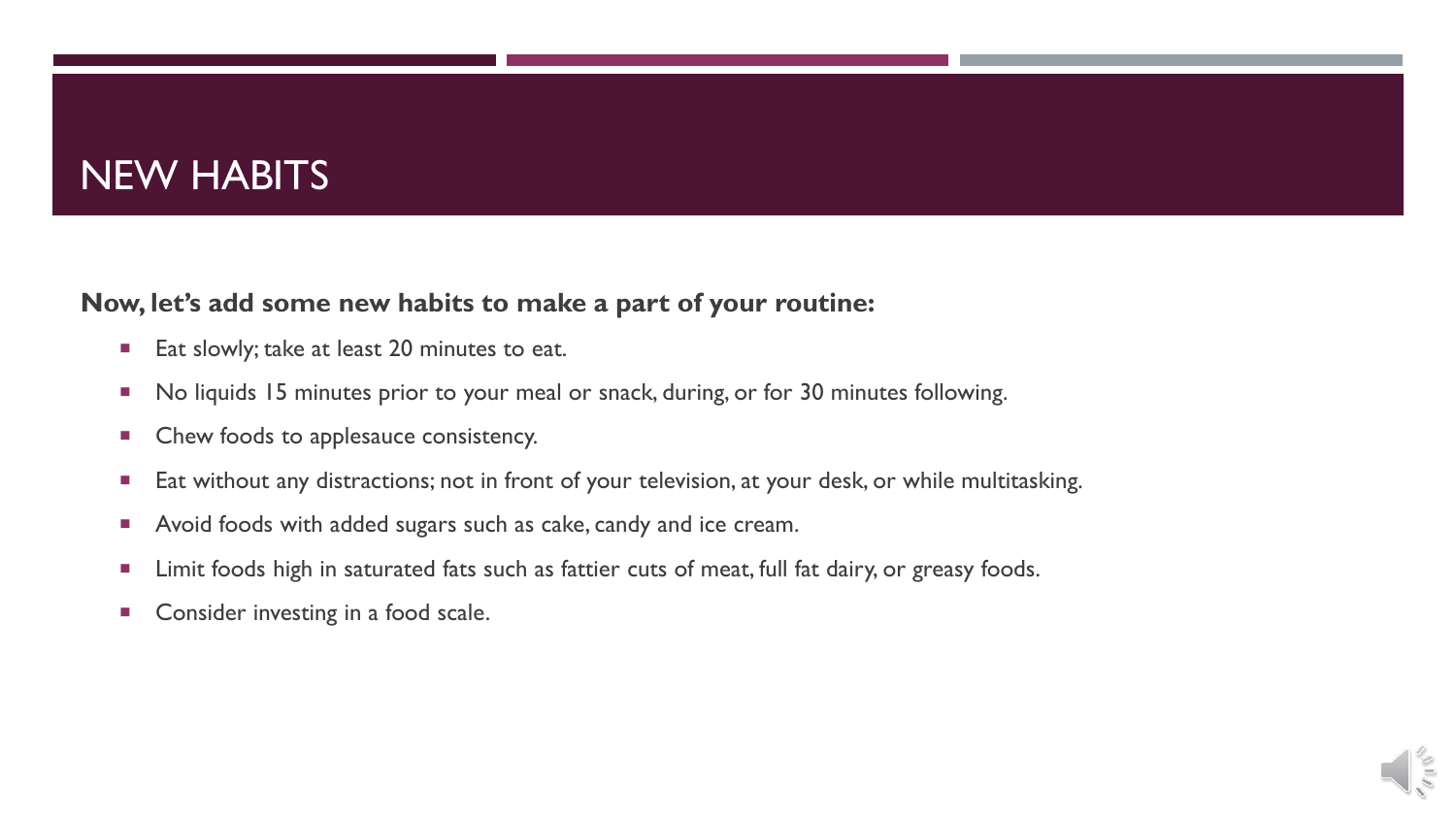#### POST OP CALORIE AND PROTEIN GOALS

Pouch capacity following surgery:

- **After surgery:** 4 oz. of semi-solid to solid food, 6 oz. of liquids
- **Close to one** year post-op: 8 oz.

Daily calorie goals following surgery:

- **Discharged from hospital 2 weeks: 500-600 calories, 50-60 grams protein**
- **2 weeks 4 weeks: 800 calories, 70 grams protein**
- **4 weeks - 3 months:** 800-1,000 calories, 70 grams protein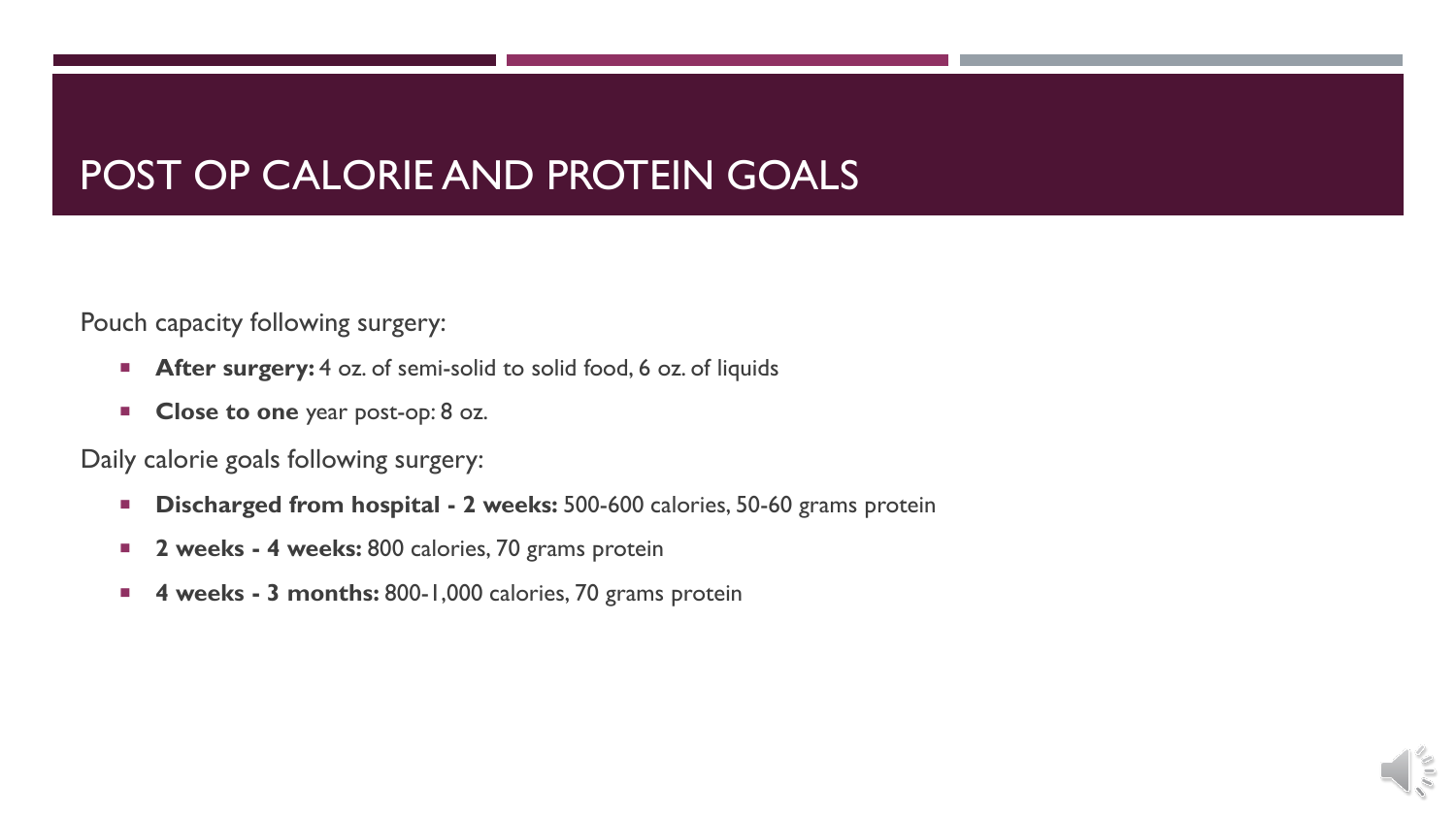#### DIVING INTO NUTRITION: MACRONUTRIENTS



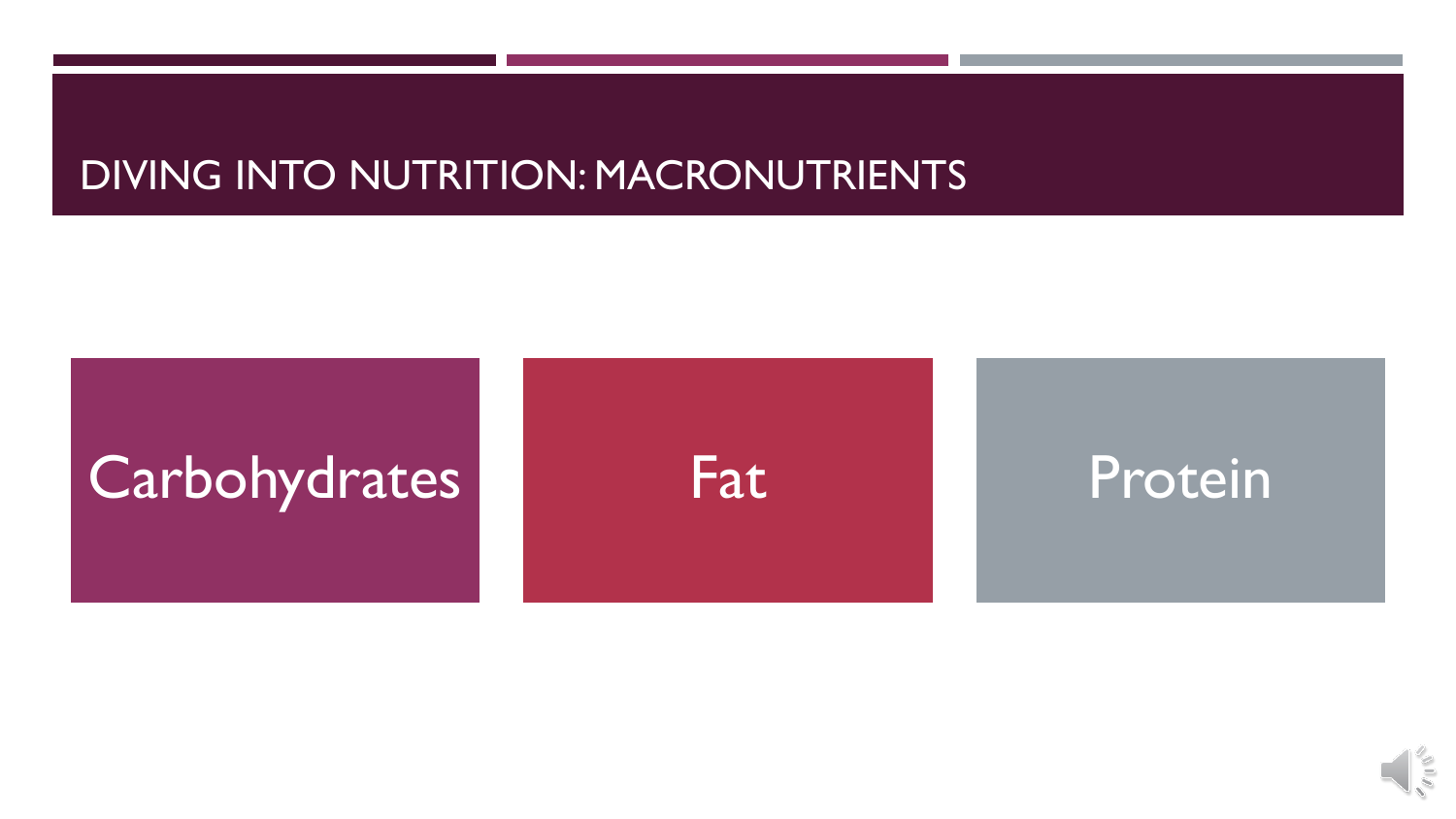#### ALL ABOUT CARBOHYDRATES

- Carbohydrates are the body's main source of fuel and are needed for physical activity, brain function, and organ operation.
- **Types of carbohydrates include simple and complex carbohydrates.**
- Although they are grouped into different classes, all carbohydrates share one important trait: they consist of the same basic unit – sugar.
- The key is choosing the TYPE of carbohydrate and the QUANTITY to help you achieve your weight loss goals.
- Carbohydrates are found in four of the six basic food groups: vegetables, grains, fruits, and dairy.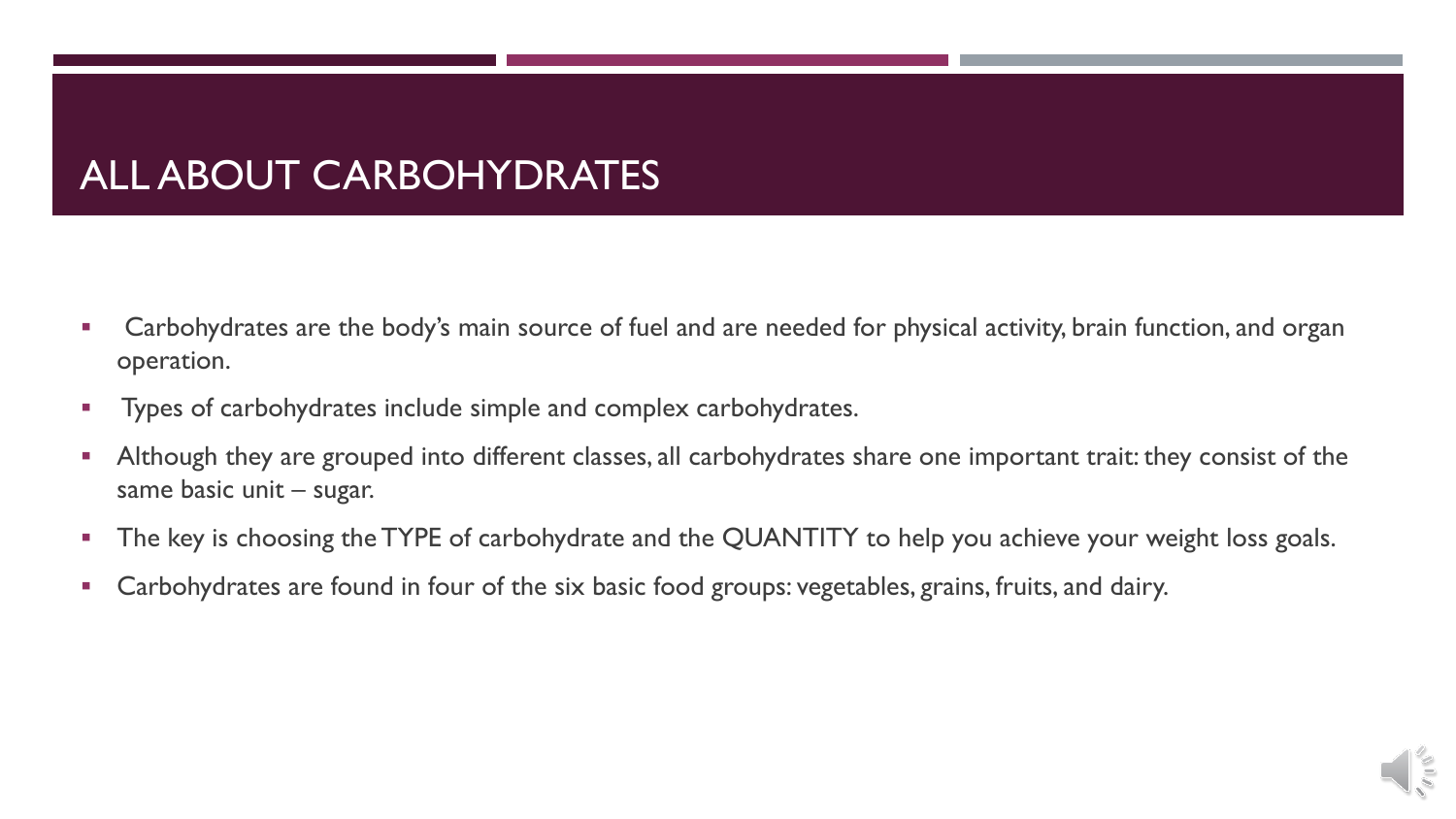#### HOW DO CARBOHYDRATES FUEL US?

- All simple and complex carbohydrates (with the exception of fiber) supply energy at four calories per gram.
- Keep in mind that complex carbohydrates (starches and fiber) provide more sustained energy, while simple sugars provide short term energy that will peak and drop quickly.

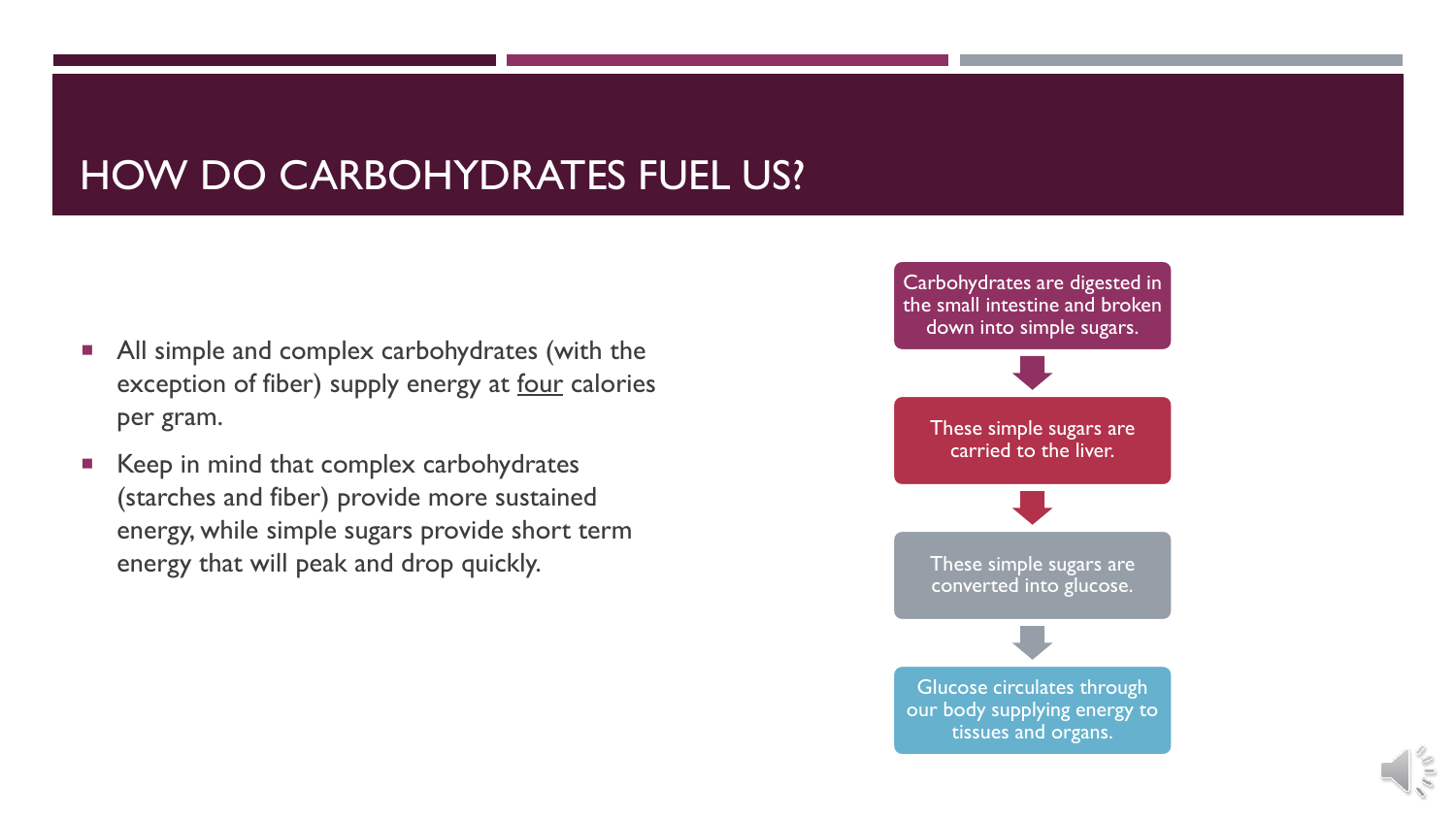#### SIMPLE CARBOHYDRATES

- Because of their chemical arrangement, simple carbohydrates (also called simple sugars) taste sweet and perk up flavor.
- Examples include sucrose (table sugar), fructose (fruit sugar), and lactose (milk sugar).
	- Soda, cake, cereals, table sugar, white breads and pasta, fruit juice, candy, honey and corn syrup, pastries

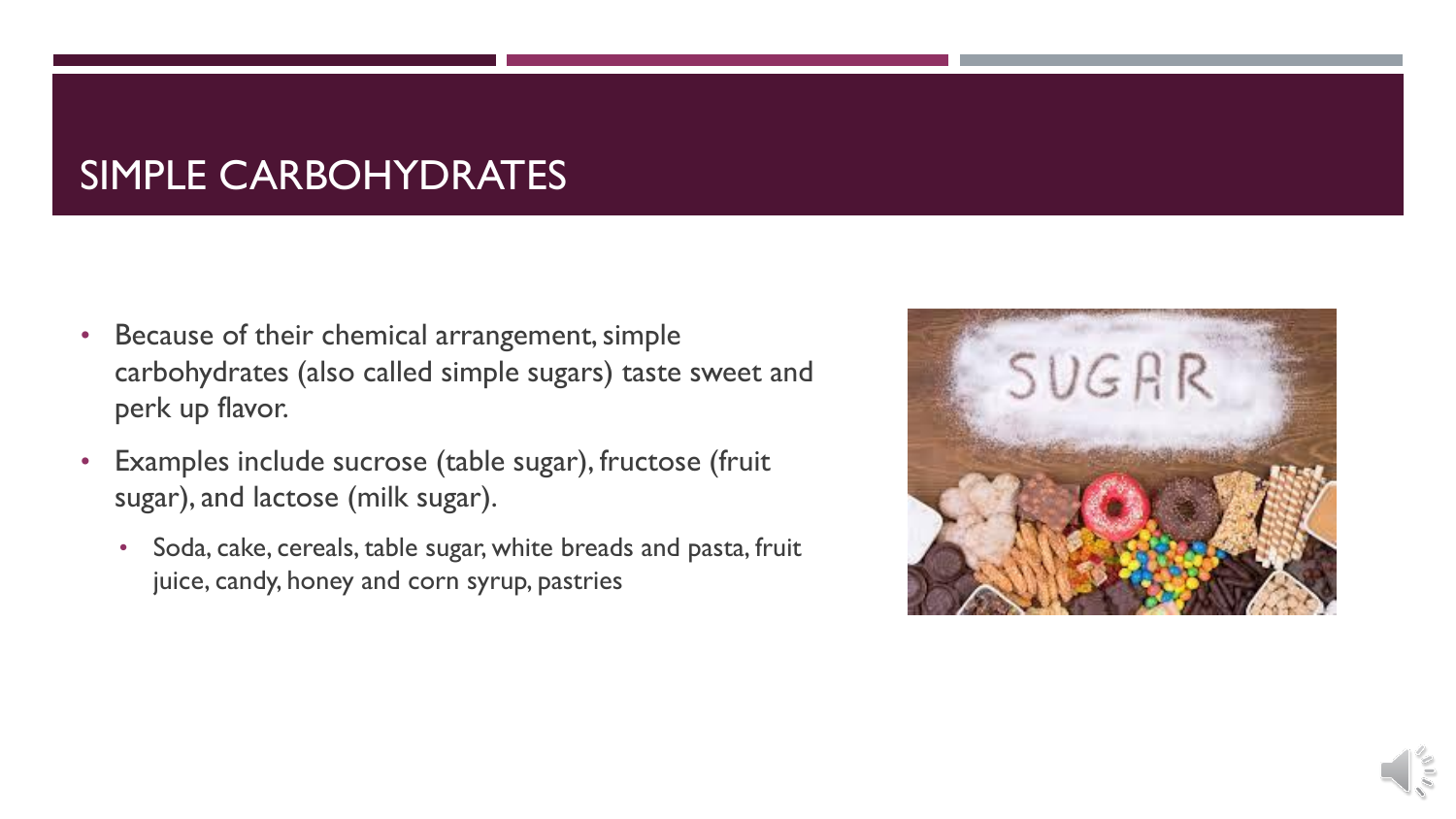#### COMPLEX CARBOHYDRATES

- **These have a different, more complex chemical** sequence which makes them taste "starchy" instead of sweet.
- **Foods high in complex carbohydrates are usually** bursting with vitamins, minerals, fiber, and sometimes protein.
	- **Dats, brown rice, sweet potatoes, whole wheat bread,** quinoa, kidney beans, whole wheat pasta, couscous, green peas



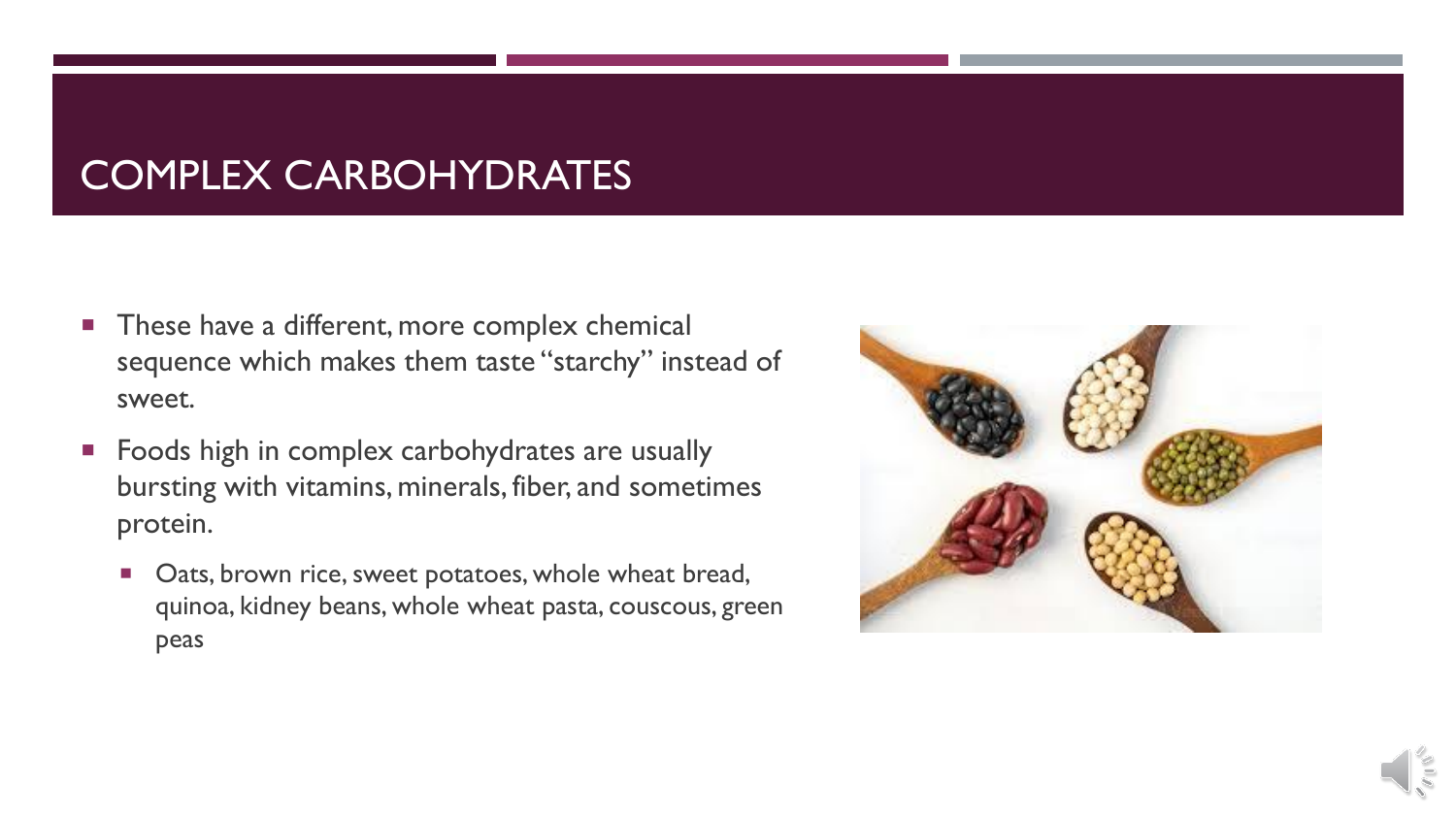#### WHAT IS FIBER?

- **Unlike sugar and starches, fiber cannot be broken down and digested by our digestive juices.**
- **Fiber provides bulk (to help fill you up and help with digestion), but passes through your digestive tract without** leaving calories behind.
- **Studies show a high fiber diet lowers risk of heart disease and some forms of cancer.**
- Recommended intake is 25 grams a day for women and 38 grams a day for men key is to gradually increase with plenty of fluids.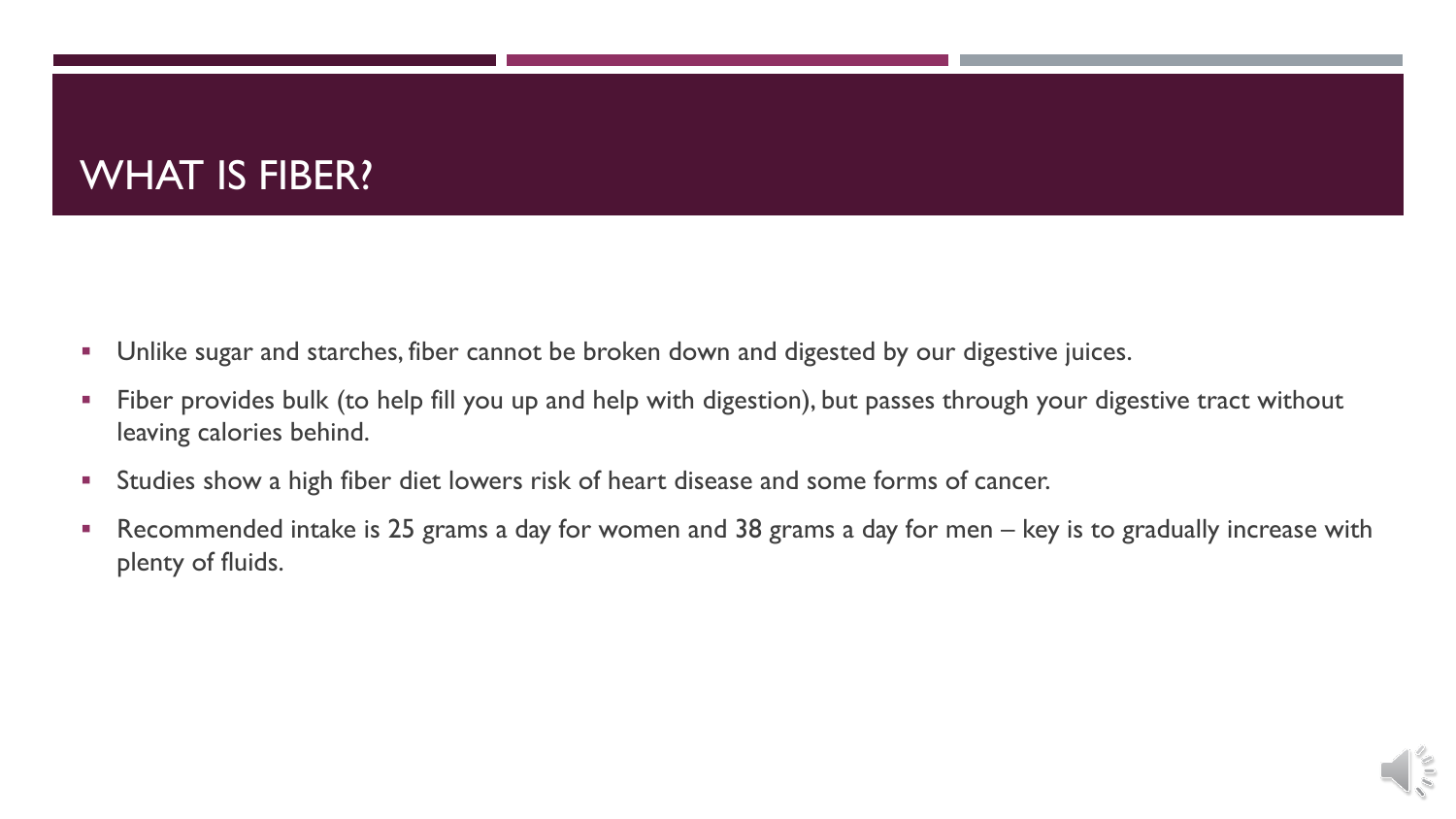#### FIBER AND YOUR WEIGHT

- **The bulk from fiber helps you feel full and satisfied and delays stomach emptying so you feel fuller longer.**
- Fibrous foods also take longer to chew, slowing the rate at which you eat.
- **These foods are also low in fat and sugar, yet good sources of vitamins and minerals.**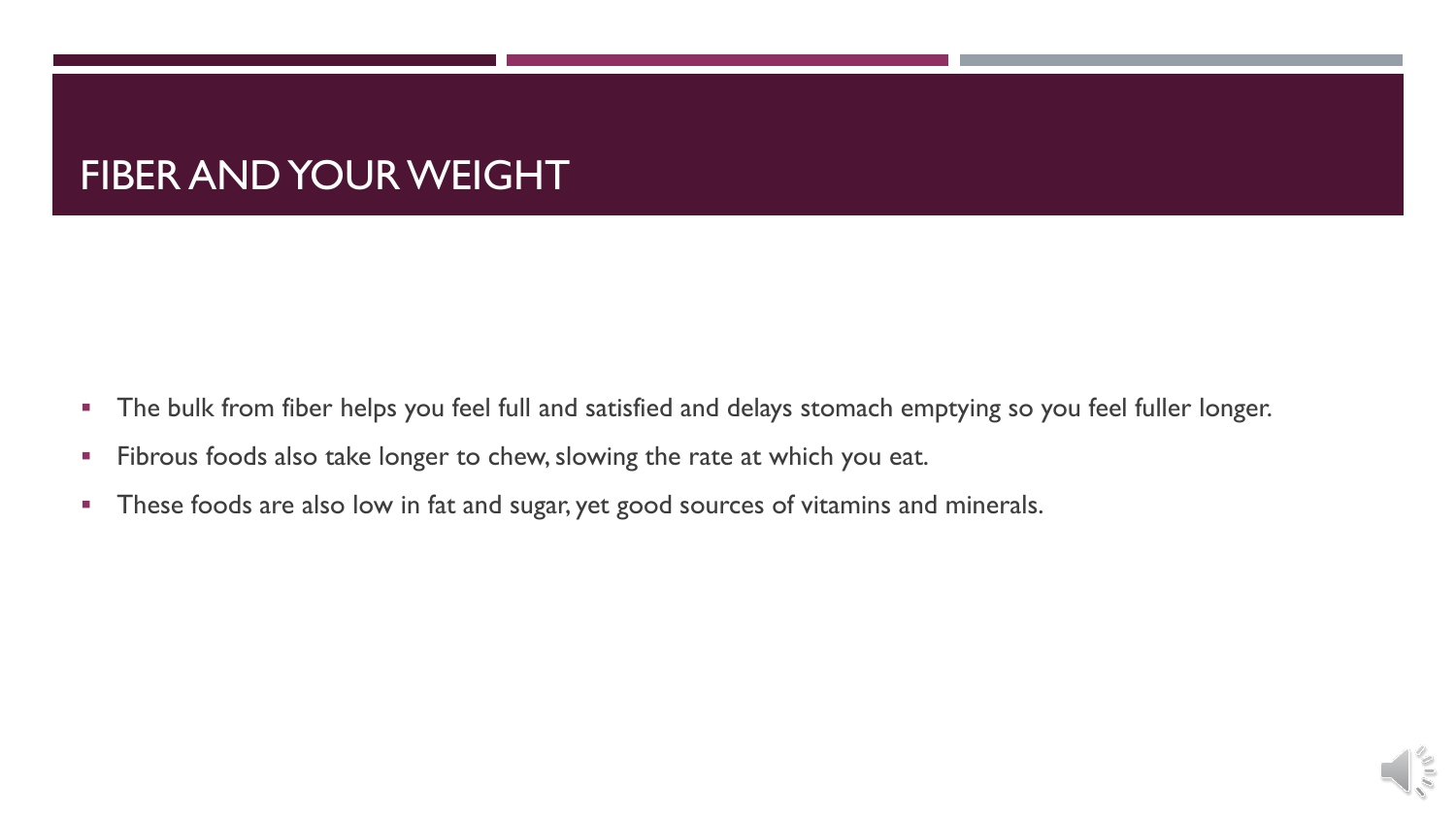#### TWO TYPES OF FIBER: SOLUBLE FIBER

- **Gummy like and dissolves in water.**
- **Helps lower blood cholesterol by binding dietary cholesterol in digestive system and eliminating it as waste.**
- Slows the time it takes for food to empty the stomach and slows glucose absorption which helps control blood sugars!

| Oats         | Peas    |
|--------------|---------|
| <b>Beans</b> | Apples  |
| Pears        | Carrots |

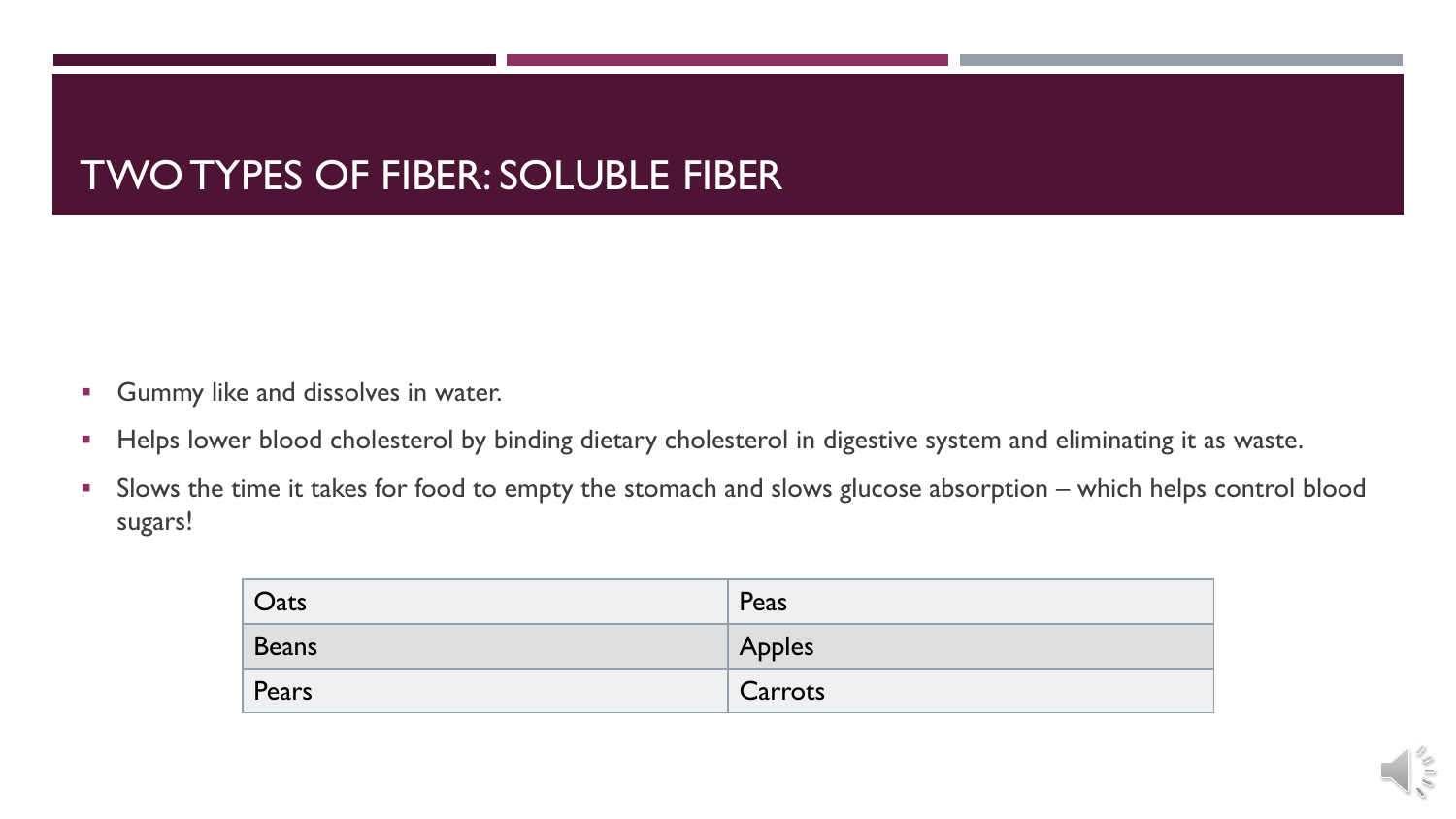#### TWO TYPES OF FIBER: INSOLUBLE FIBER

- **Insoluble fiber gives structure to plant cell walls and changes very little as it passes through the body.**
- Acts like a sponge absorbing water on the way which adds bulk to stool. This promotes regularity and helps prevent constipation – KEY is drinking enough water!
- By speeding waste through the colon and out of the body, it allows less time for potentially harmful substances to come in contact with the intestine. This may be one reason why high fiber diets have been shown to reduce risk of colon cancer.

| Whole wheat flour  | Wheat bran  |
|--------------------|-------------|
| <b>Cauliflower</b> | Green beans |
| Sweet potato       | <b>Nuts</b> |

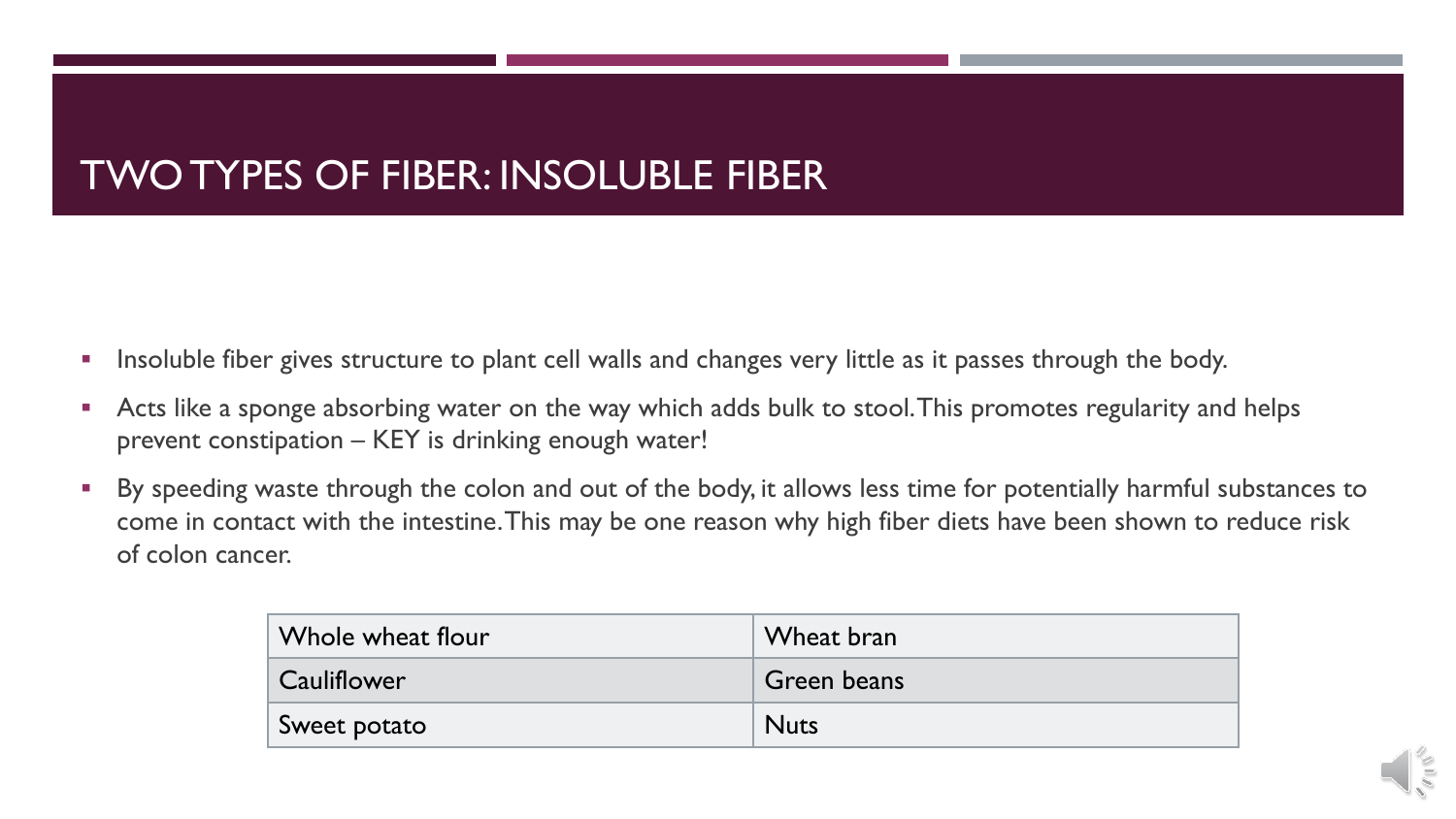#### TWO TYPES OF FIBER



https://www.verywellhealth.com/soluble-and-insoluble-fiber-1087462

NH)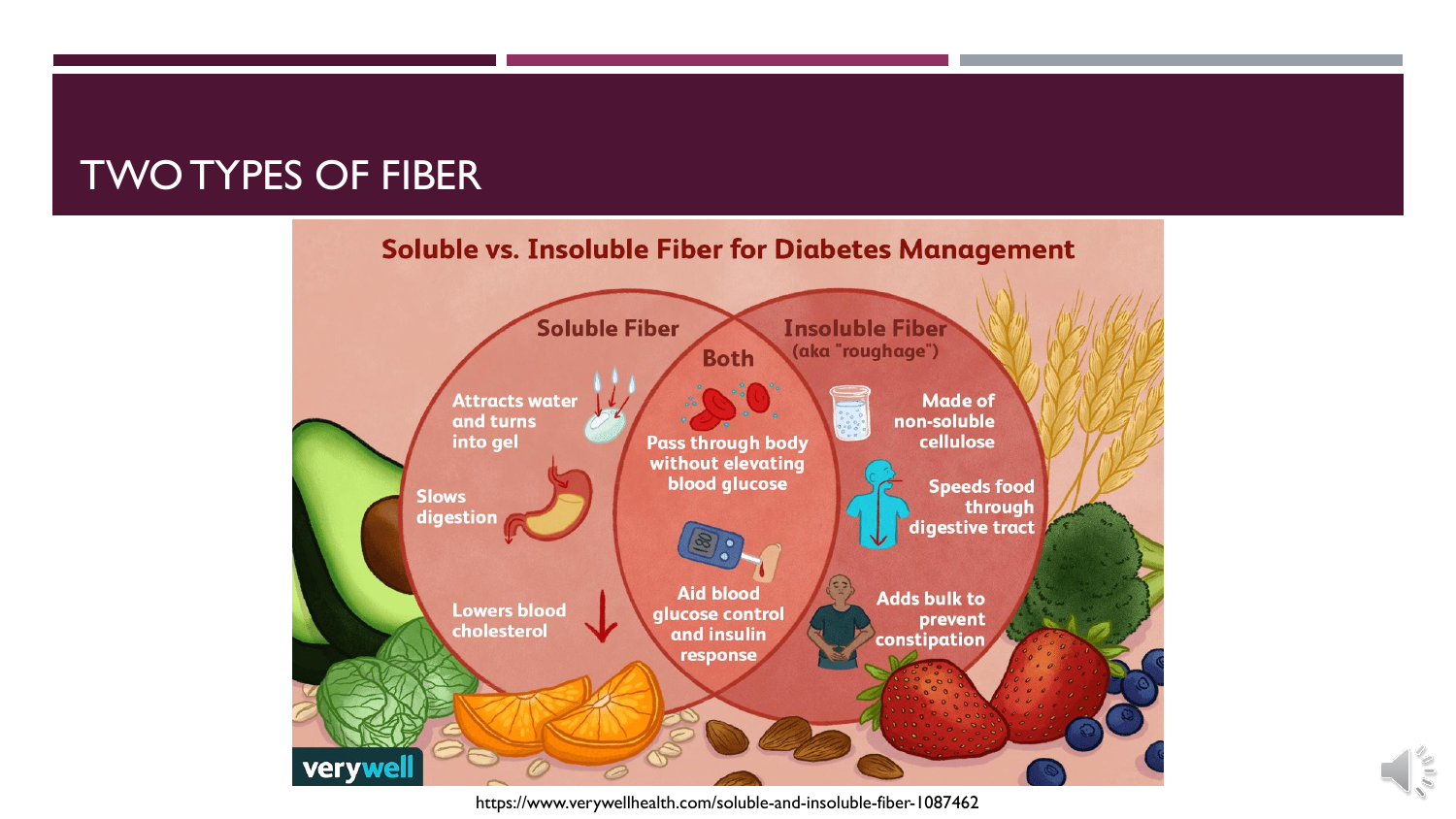### TIPS TO INCORPORATE MORE FIBER INTO YOUR DIET

- 1. If you are not used to eating high fiber foods, gradually include them in your diet. Eating too much fiber to fast can cause gas, cramps, and constipation or loose stools
- 2. As you increase fiber in your diet, drink more fluids to prevent constipation and promote digestive motility.
- 3. Choose bran and other high fiber cereals and whole wheat breads. When meal planning, use a variety of who grains such as barley, brown rice, buckwheat, bulgur, whole wheat pasta, cornmeal, and wheat germ.
- 4. Choose fruits and vegetables with edible skins and seeds. Have whole fruits and vegetables more often than juice.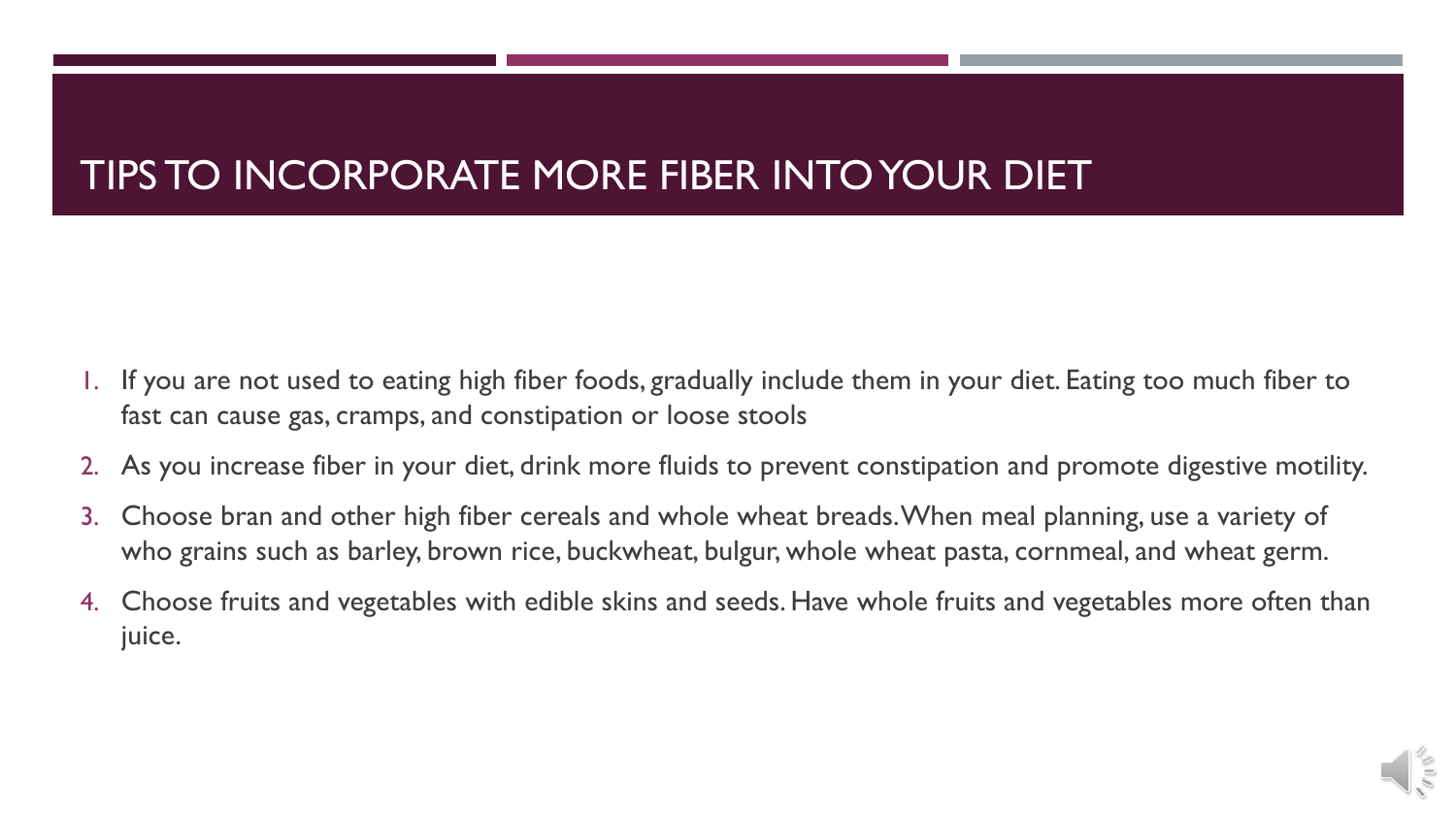#### WHAT IS THE ROLE OF PROTEIN?

- Protein provides us with amino acids, which are the basic building blocks of our whole body.
- Protein plays a vital role in building and maintaining our body structures (muscles, tendons, ligaments), circulatory system, brain, immune system, skin, and many other cells!
- These structures and organs slough off old cells  $-$  just like our skin cells! We always need a fresh supply of protein to build new cells EVERY DAY!

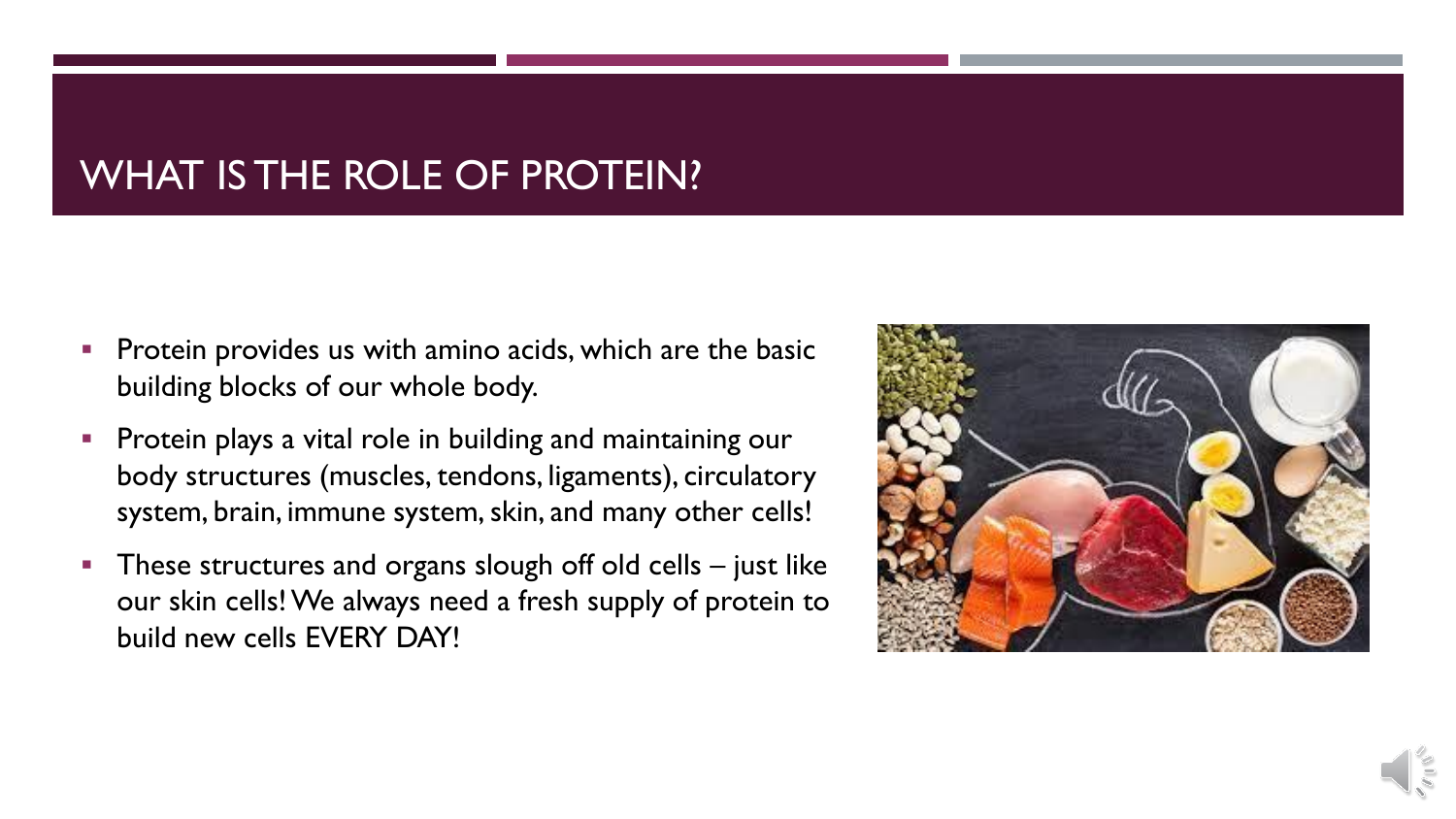#### WHERE CAN I FIND PROTEIN?

| <b>Food Item</b>                        | <b>Protein (Grams)</b> |
|-----------------------------------------|------------------------|
| Lean meat, fish, skinless poultry (3oz) | 21                     |
| Low Fat/Fat free Greek Yogurt (60z)     | $14 - 18$              |
| Low Fat/Fat free Cottage Cheese         | 4                      |
| Soybeans (1/2 cup)                      | $\mathbf{1}$           |
| Fairlife Milk (1 cup)                   | $11-13g$               |
| Low Fat/Fat Free Milk, Soy Milk (80z)   | 8                      |
| Low fat/Fat free yogurt (60z)           | 8                      |
| Peanut Butter (2T)                      | 8                      |
| Egg/Egg White                           | $\overline{7}$         |
| Low Fat/Fat Free Cheese                 | $\overline{7}$         |
| Beans (1/2 cup)                         | $\overline{7}$         |
| Nuts/Seeds (loz)                        | $7 - 9$                |
| Tofu (3oz)                              | 6                      |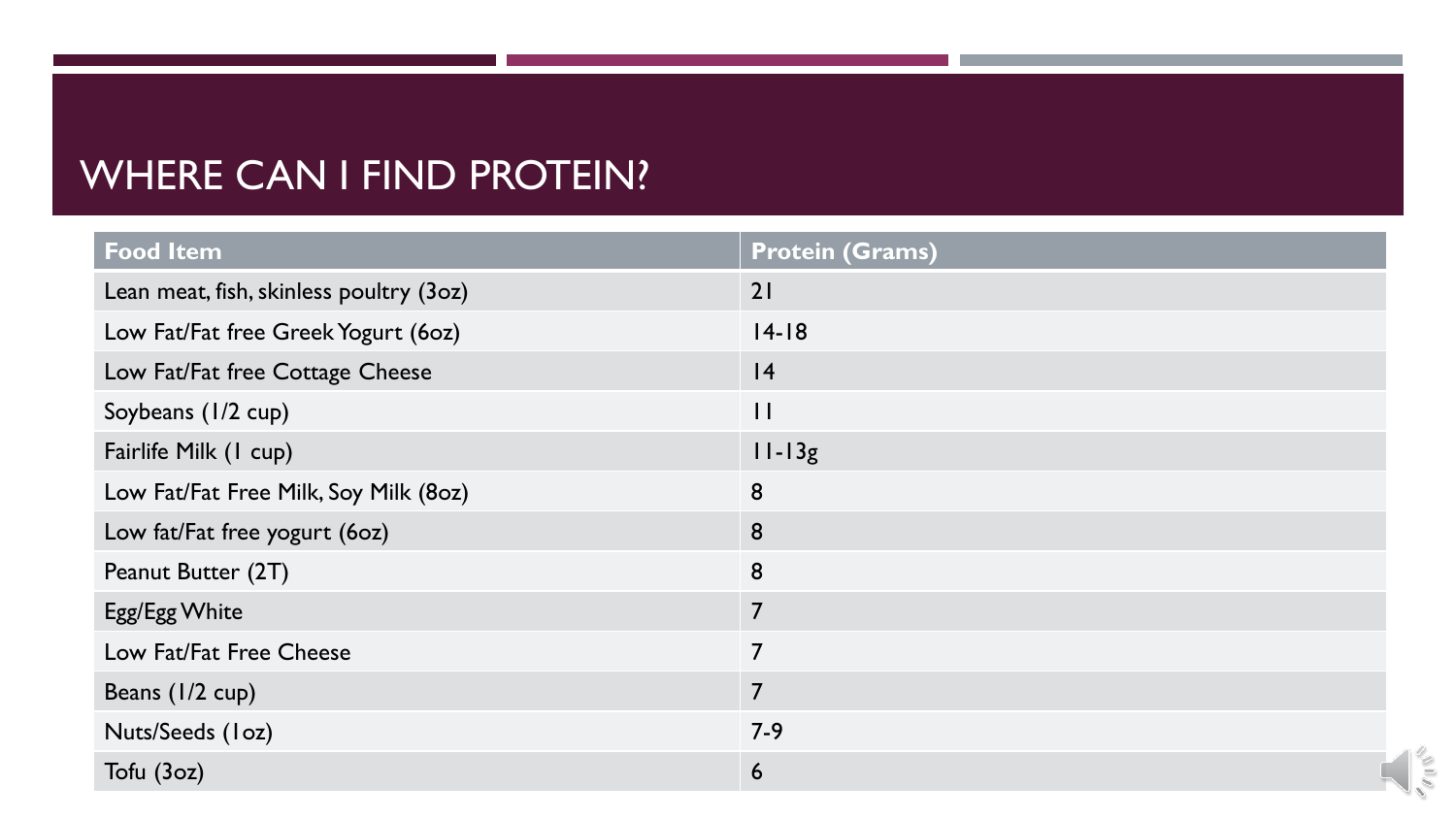#### CAN I CONSUME TOO MUCH PROTEIN?

- **Like other food sources, too much of a good thing is possible.**
- The type of protein matters. Consumption of large amounts of red meat could impact your heart versus higher amounts healthier protein sources, such as salmon, low fat Greek yogurt or beans.
- A very high protein intake could lead to excess calories intake which promotes weight gain.
- Having too much protein can cause waste to build up in your blood, and your kidneys may not be able to remove all the extra waste, which can also lead to dehydration and kidney stones.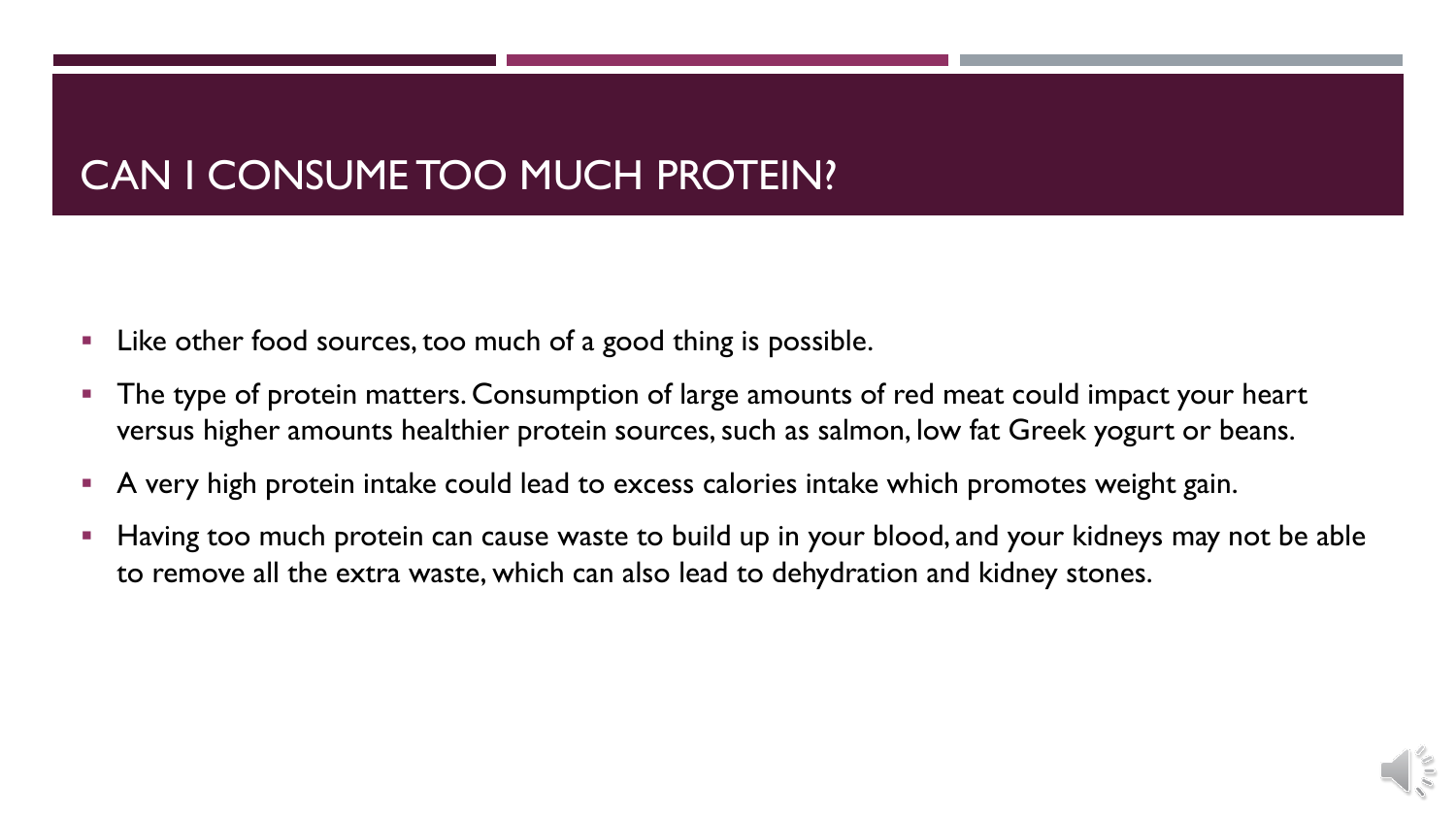#### WHY DO I NEED PROTEIN AT EACH MEAL?

- **1. Satiety** dietary protein generates key satiety hormones that signal to our brain that we are full.
- **2. Blood sugar stabilization -** protein helps slow digestion and prevents post-meal blood sugar spikes.
- **3. Hormone Regulation –** protein is a part of everything in the body from the hemoglobin that transports oxygen to hormones that control metabolic functions like thyroid hormones, melatonin, dopamine, and serotonin.

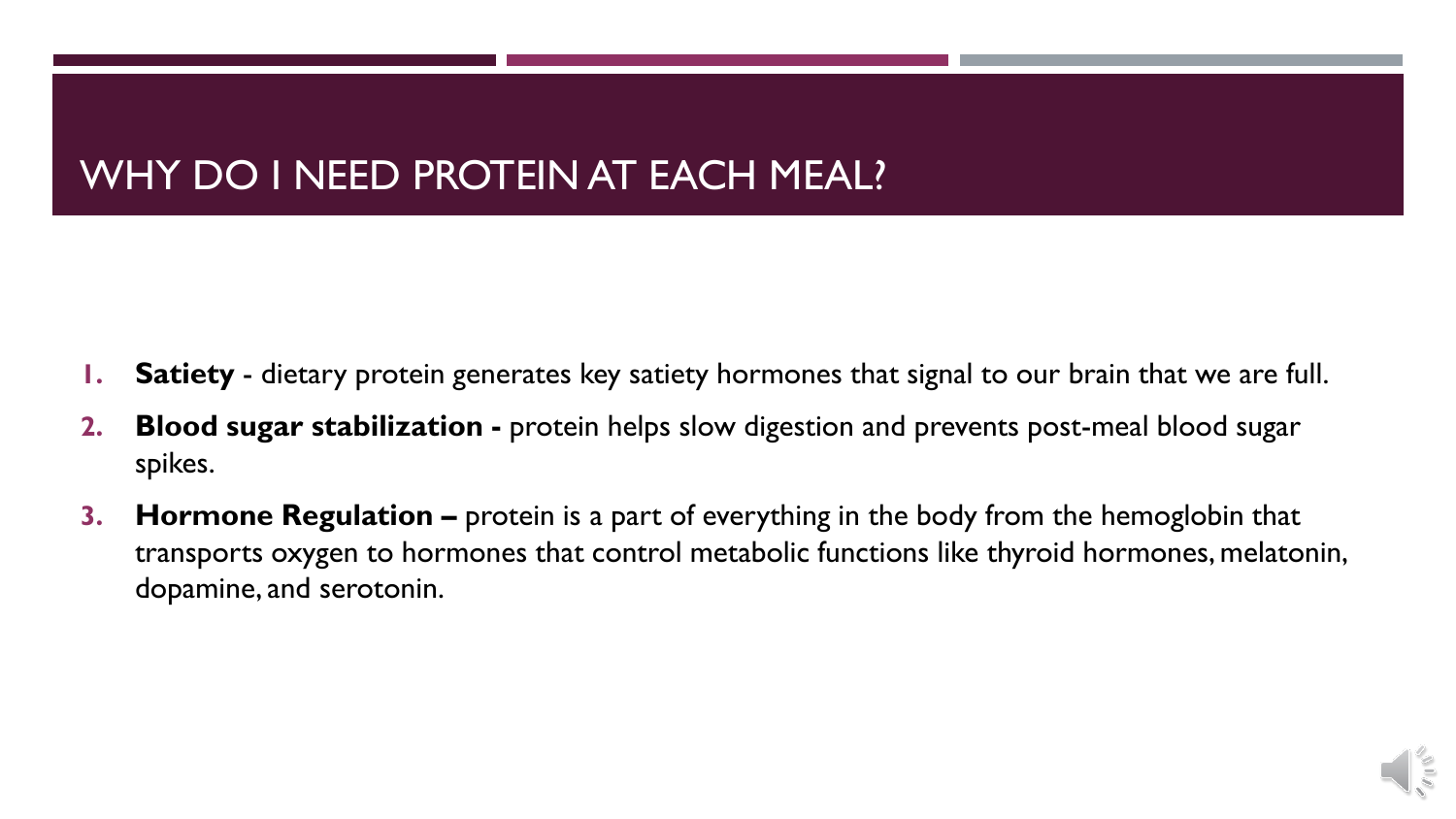#### PROTEIN SUPPLEMENTS

- Having trouble reaching your protein goals? Or struggle to eat breakfast? Protein shakes may be a good option, however we typically feel more satiety with solid foods. If you choose a protein shake or bar, **limit to one per day.**
- Examples include Unjury (available in our office), Core Power/Premier Protein/Ensure Max (ready to drink options), Muscle Milk, Naked Whey, Vital Proteins, Evolve, Garden of Life, Plant Fusion, Beneprotein, Quest.
- Bar options: Quest bars, RX bars, One protein bars, GoMacro Organic Protein Bars.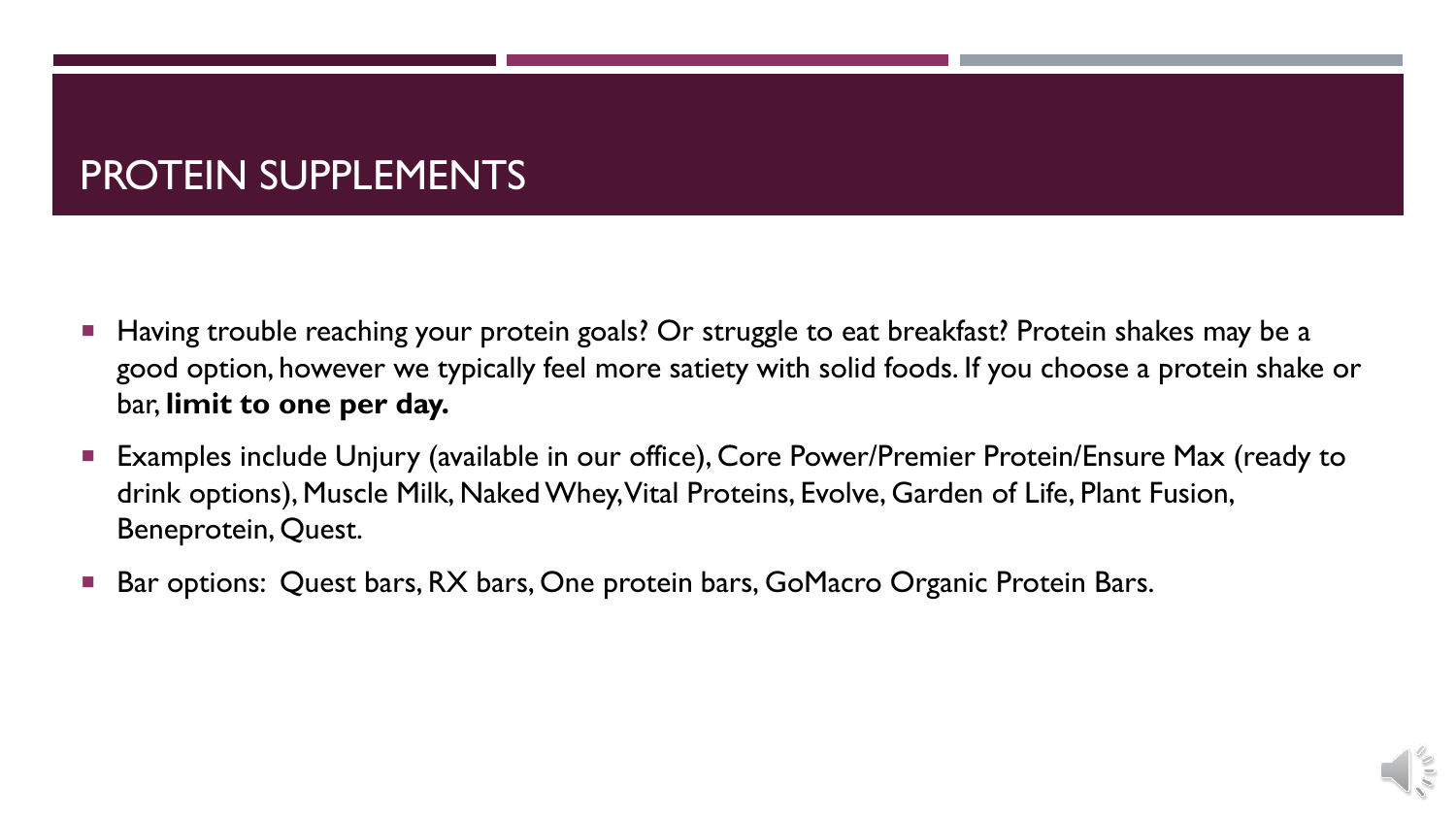#### FUN FACTS ABOUT FAT

- **Notally While we are generally advised to eat a fairly** low-fat diet, the emphasis on choosing the *right* type of fat is key.
- Although fat often gets a bad rap, it does play an important role in the body and is necessary in our diet.
- When you reduce your calories, your fat cells will release body fat as fuel since our body stores all of our extra calories we eat as fat (like fat, carbohydrate, protein, or alcohol).
- During any type of calorie reduction, the goal is to tap into fat stores and preserve our protein for growth and repair of muscles and other tissues.
- Fat provides 9 calories/gram versus 4 calories/gram from carbohydrates or protein.



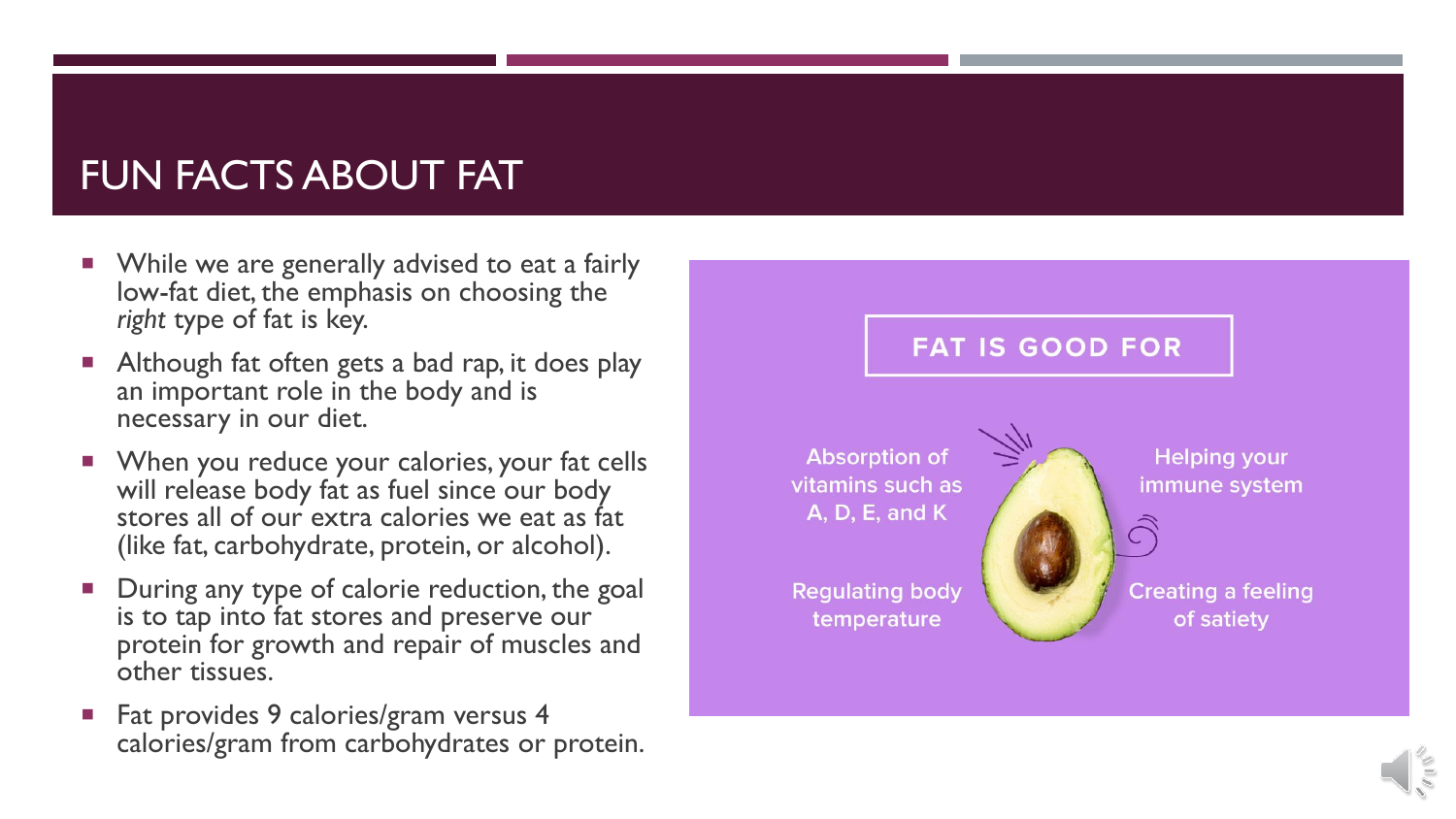#### THREE TYPES OF FAT

## Saturated and Iturated and **Polyunsaturated** Monounsaturated

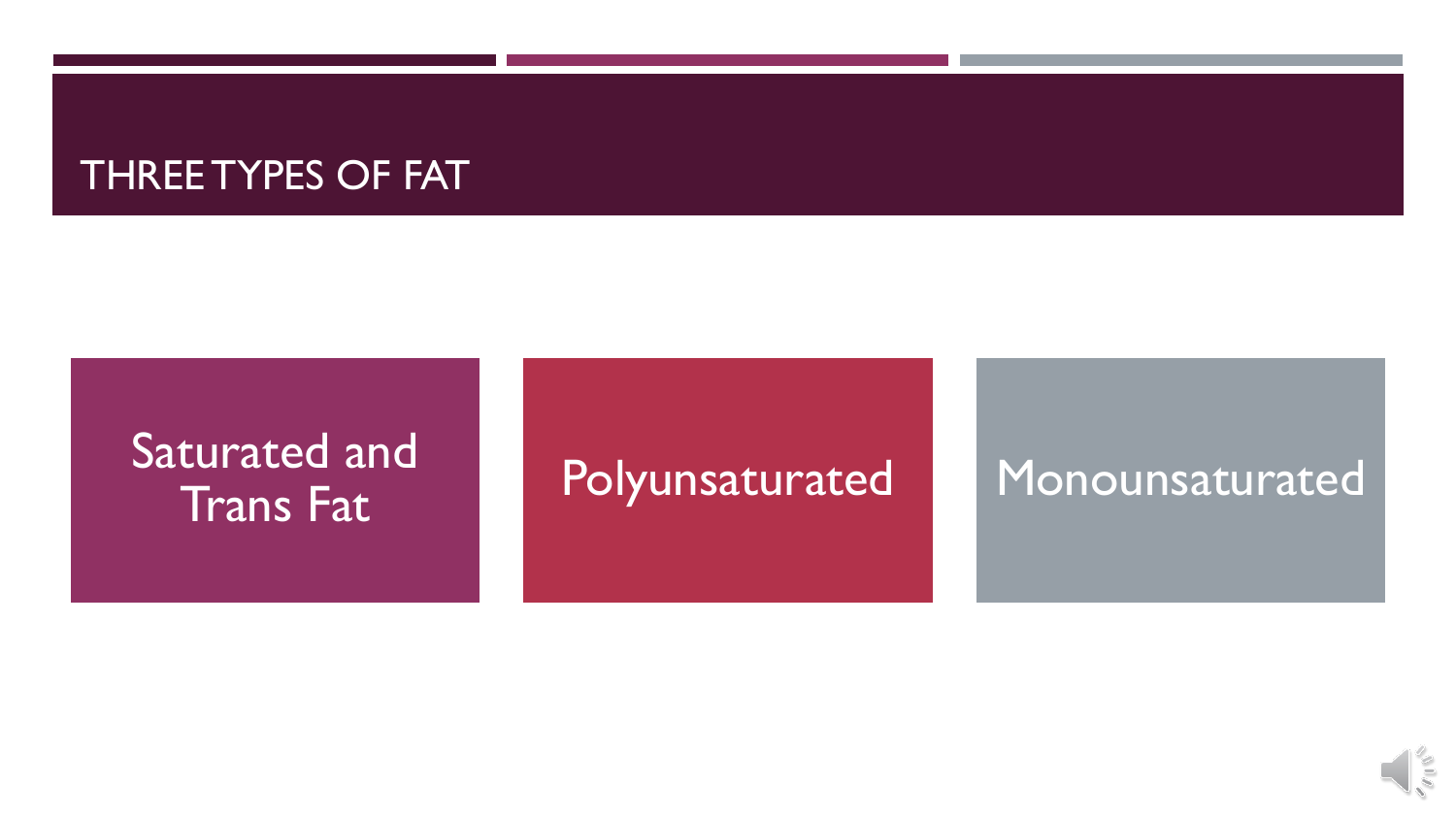#### SATURATED AND TRANS FAT

- Saturated and Trans Fats raise blood cholesterol levels, encourage the formation of plaque, and promote heart disease.
- **Solid at Room Temperature.**
- <10% of your calories should come from saturated fat, all sources of trans fat should be avoided.

| <b>Saturated Fat</b>                                                            | <b>Trans-fat</b>                                                    |
|---------------------------------------------------------------------------------|---------------------------------------------------------------------|
| High Fat cuts of Meat (Beef, Lamb, Pork)                                        | <b>Packaged Snack Foods</b>                                         |
| Chicken with the skin                                                           | <b>Fried Foods</b>                                                  |
| Whole Fat Dairy Products (Milk, Cheese,<br>Ice Cream)                           | <b>Baked Goods (vegetable shortening)</b>                           |
| <b>Butter and Lard</b>                                                          | Margarine                                                           |
| Palm and coconut oil – like in snack<br>foods, non-dairy creamers, baked goods) | Premixed products (cake and pancake<br>mix, pizza dough, pie crust) |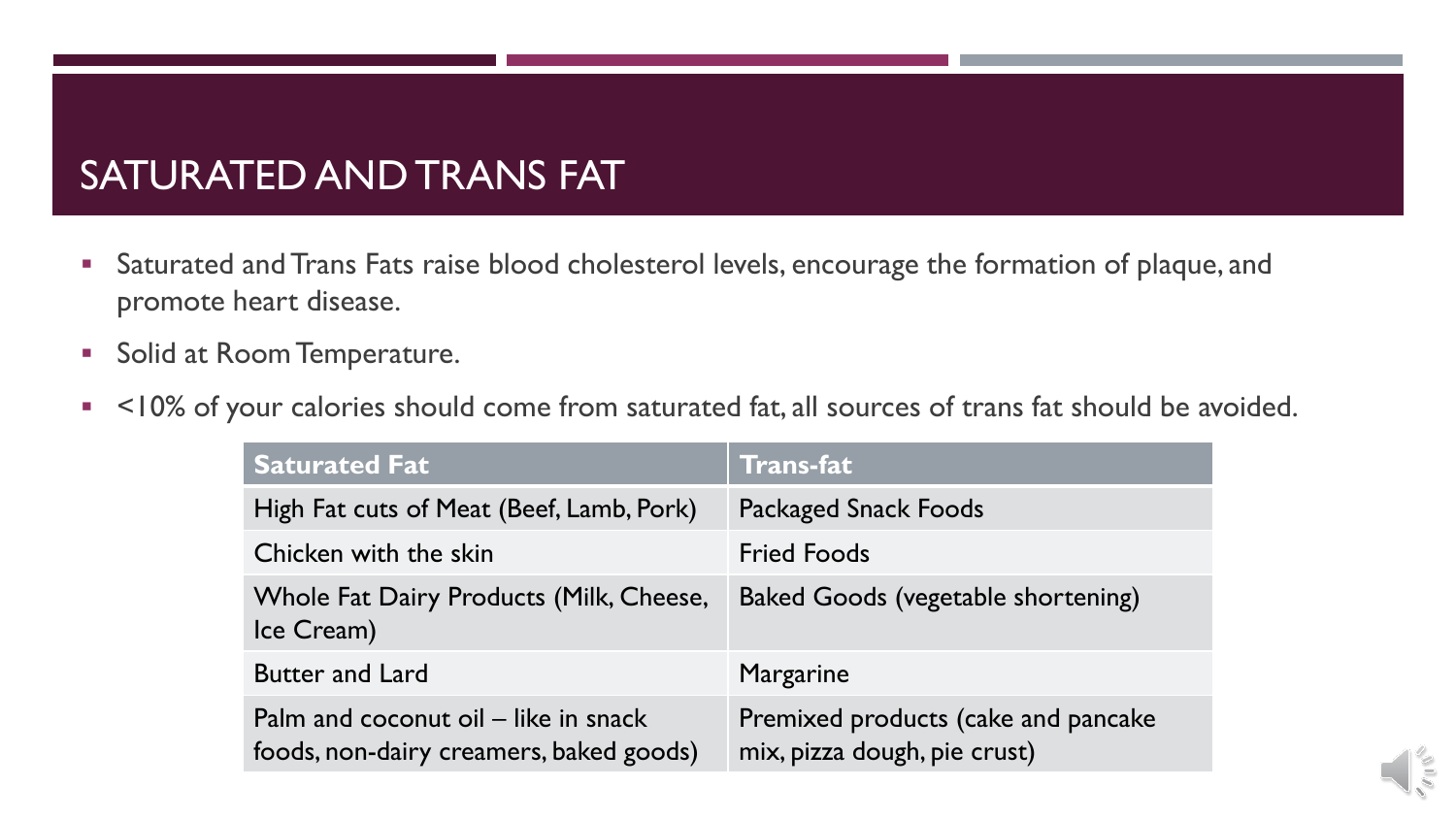#### POLYUNSATURATED FATS

- **-** Lowers Triglycerides and increases HDL (The "Happy" cholesterol).
- **These include Omega-3 and Omega-6.**

**Sources of Polyunsaturated Fats**

Fatty fish (Tuna, Salmon, Mackerel, Herring, Trout)

Walnuts and Flaxseed

Corn,soybean, and safflower oil

Soymilk

Tofu

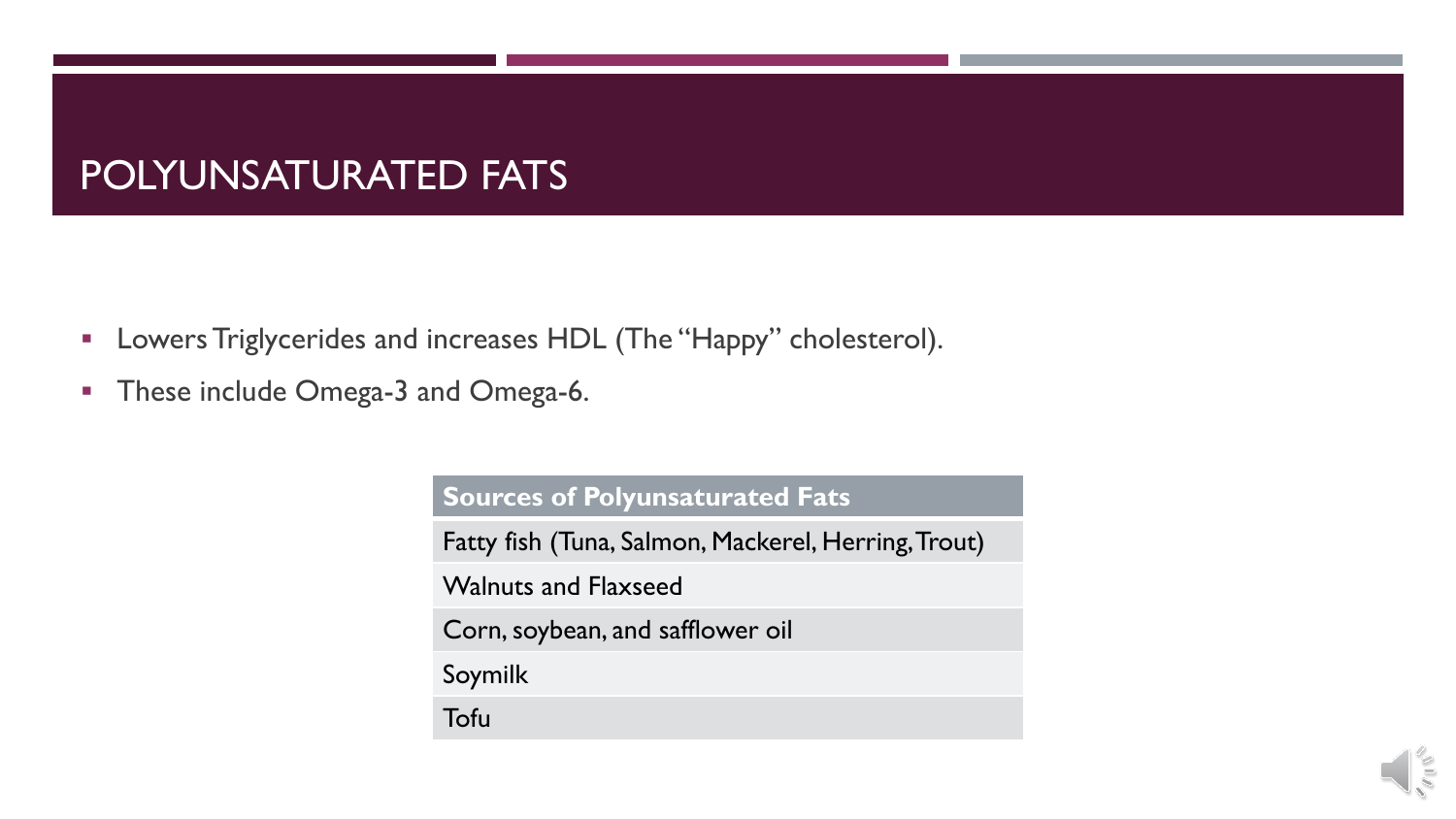#### OMEGA-3 FATTY ACIDS

- Keep our heart, brain, and eyes healthy!
- These are considered *essential fatty acids.*
	- **Three Types: EPA, DHA, ALA**
- Benefits include lowering triglycerides, raising HDL, preventing blood clots, and decreasing inflammation.
- **Deara 1** Other newer research is showing it lowers blood pressure, improves rheumatoid arthritis, improve lupus, reduce cancer risk, improve diabetes control, improve depression, and reduce risk of Alzheimer's.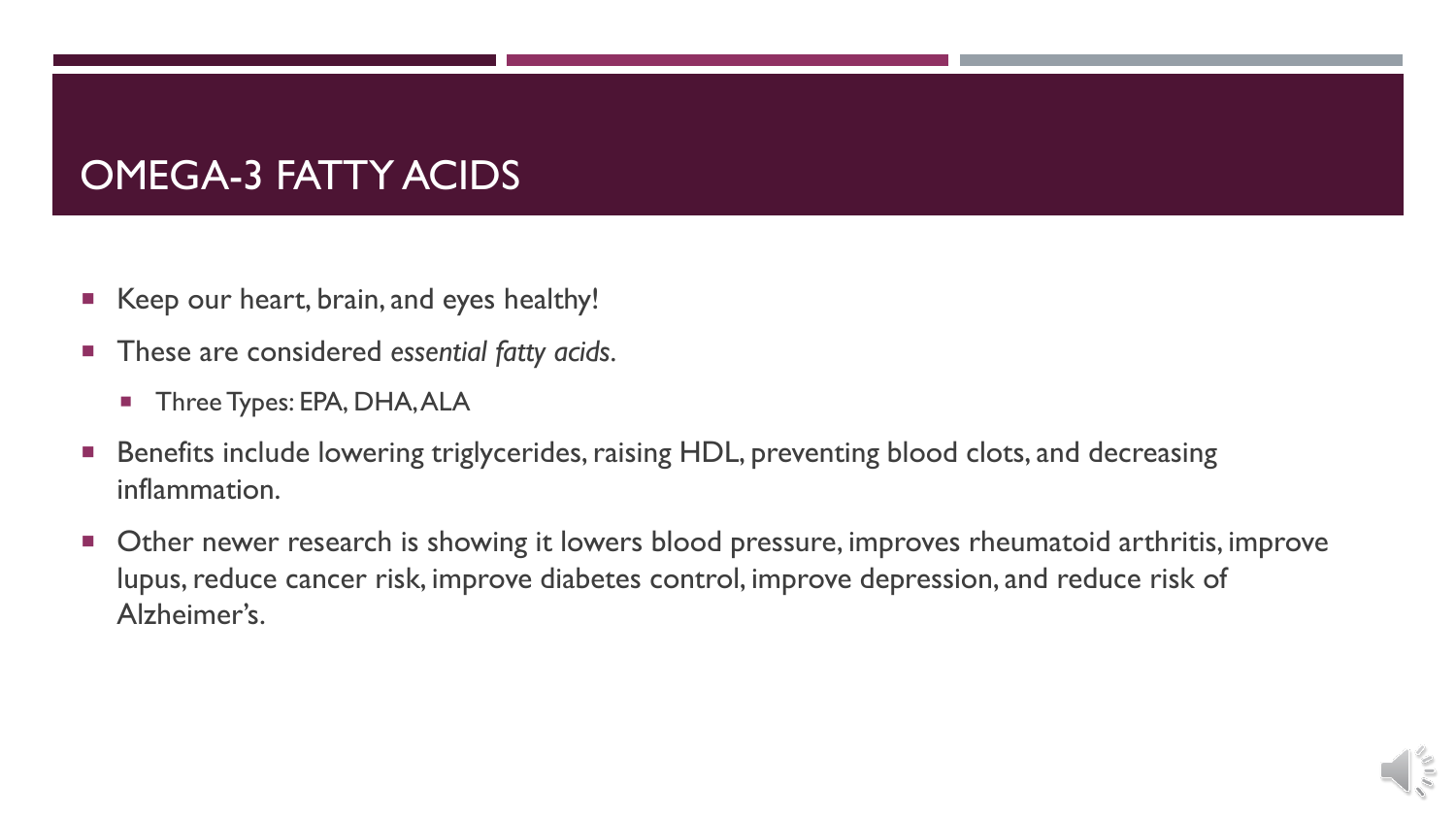#### MONOUNSATURATED FATS

Helps lower LDL (bad/sad cholesterol) without lowering HDL (good/happy cholesterol).

**Monounsaturated Fat Sources**

Olives and olive oil

Canola, Sunflower, and Peanut Oil

Avocados

Nuts and Seeds (like Peanut or Almond Butter)

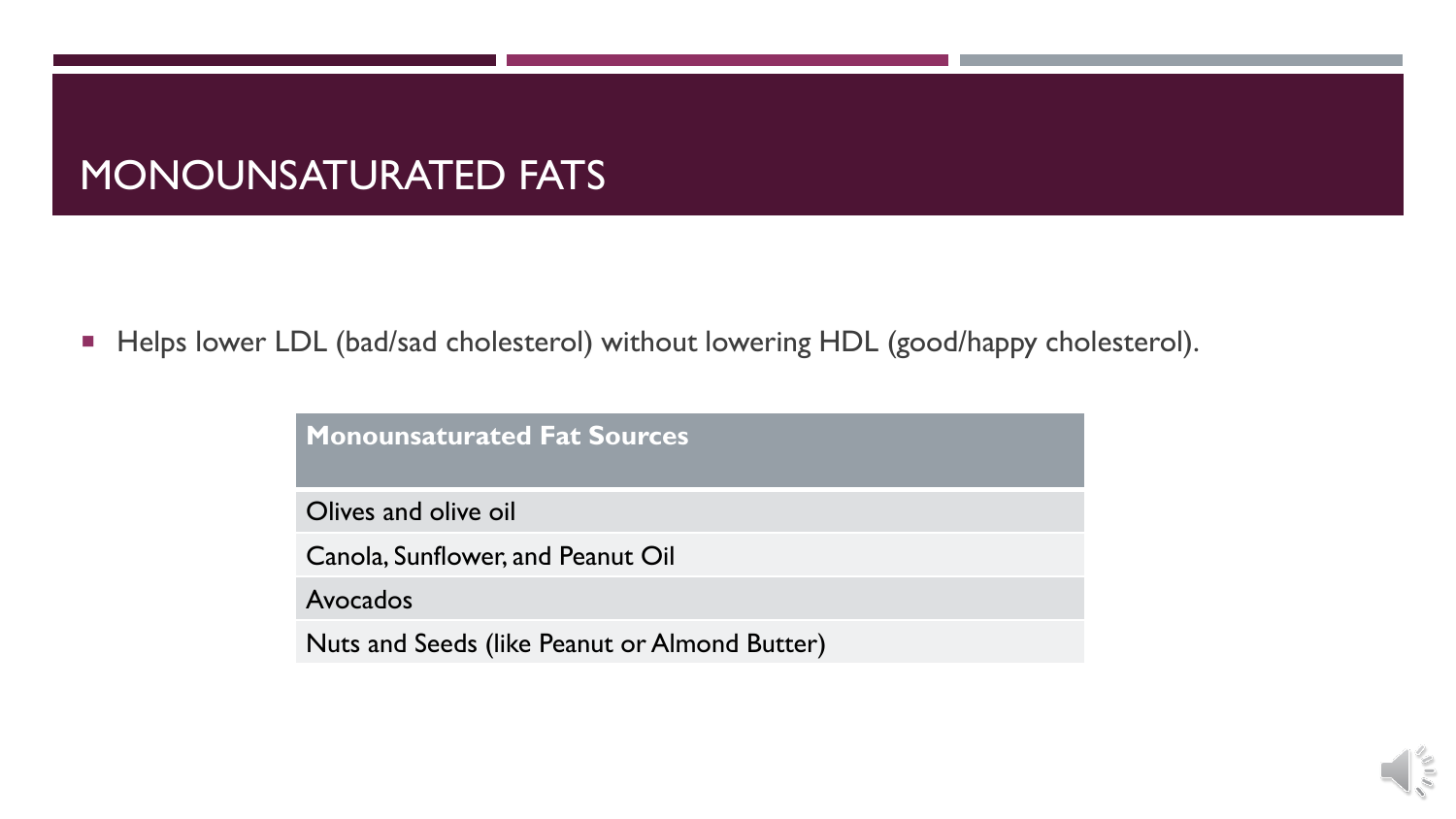### THE CHOLESTEROL CONNECTION

- **Our bodies actually NEED cholesterol!** Cholesterol serves as one of the building components of body cells and certain hormones.
- **EXP** Cholesterol helps produce bile acids which help digest fat. Our bodies make most of our cholesterol from dietary fats, but it also obtains cholesterol directly from the food you eat.
- **Just like fat, too much dietary** cholesterol can be unhealthy. If blood cholesterol is to high, the body can deposit cholesterol on artery walls and form plaque.

# **TYPES OF CHOLESTEROL** GOOD **Normal Artery Normal Narrowed**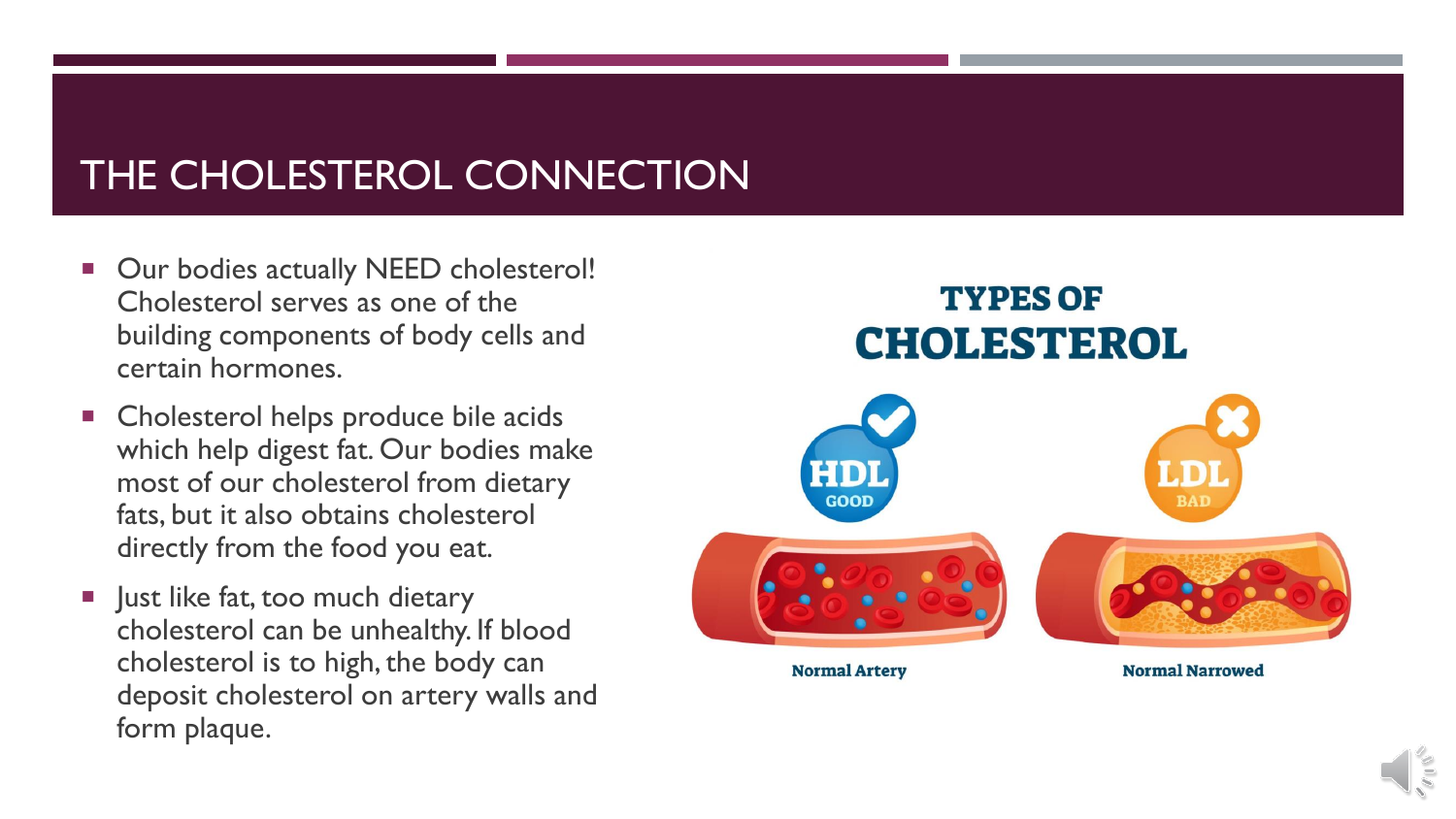### MICRONUTRIENTS: VITAMINS AND MINERALS

- Unlike carbohydrates, protein, and fat vitamins and minerals don't contribute calories to your diet. However they are still vital for life.
- **Just like spark plugs ignite the gasoline in your car's engine giving it energy to run, vitamins and minerals ignite chemical in the synth in the synth of the synth chemical in the synth chemical in the synth chemical in** reactions in your body helping it run.
- Vitamins and minerals trigger the building of body cells and conversion of food energy to body energy and promote maintenance of skin, nerves, eyes, and more!
- **Minerals help regulate the body's chemical reactions, such as muscle contraction, nerve impulses, and fluid balance. They** also help give structure to bones and teeth, blood cells, muscles, and other body tissues.
- Some minerals are harmful if taken in excess.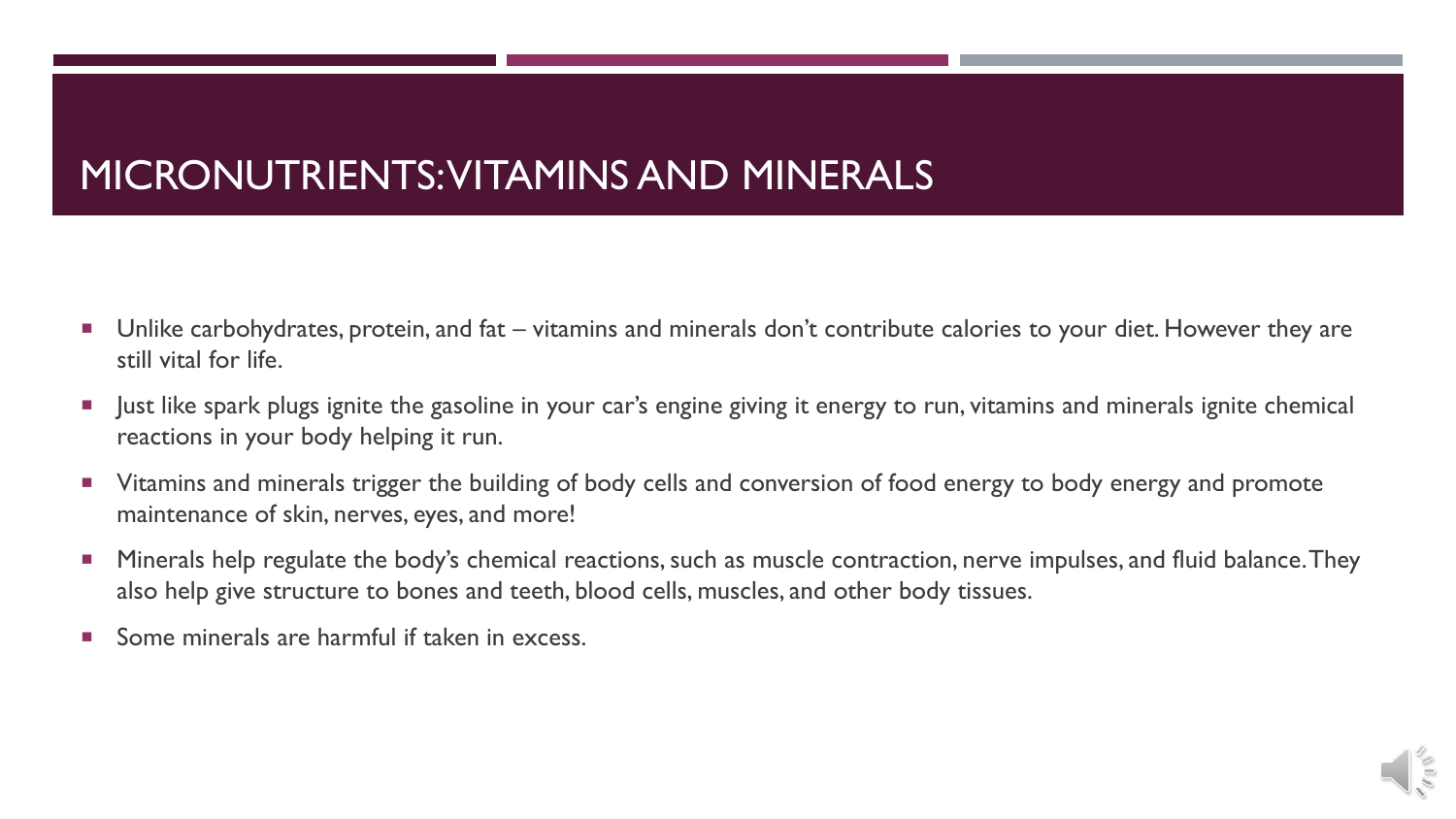### MICRONUTRIENTS: VITAMINS AND MINERALS

- Water soluble vitamins
	- Include B vitamins and Vitamin C.
	- Dissolve in water and circulate freely through the body excess is excreted in urine.
	- **Dur body does not store water soluble, so consistent intake is key!**
- $\blacksquare$  Fat soluble vitamins
	- Vitamins A, D, E, and K are absorbed with dietary fat.
	- Your body stores excesses of these vitamins in body fat instead of excreting them.
	- Accumulating too many fat-soluble vitamins, especially Vitamins A and D could be dangerous.
- Major minerals needed in greater amounts calcium, phosphorus, magnesium, and electrolytes (sodium, chloride, and potassium).
- Trace minerals needed in smaller amounts iron, zinc, iodine, selenium.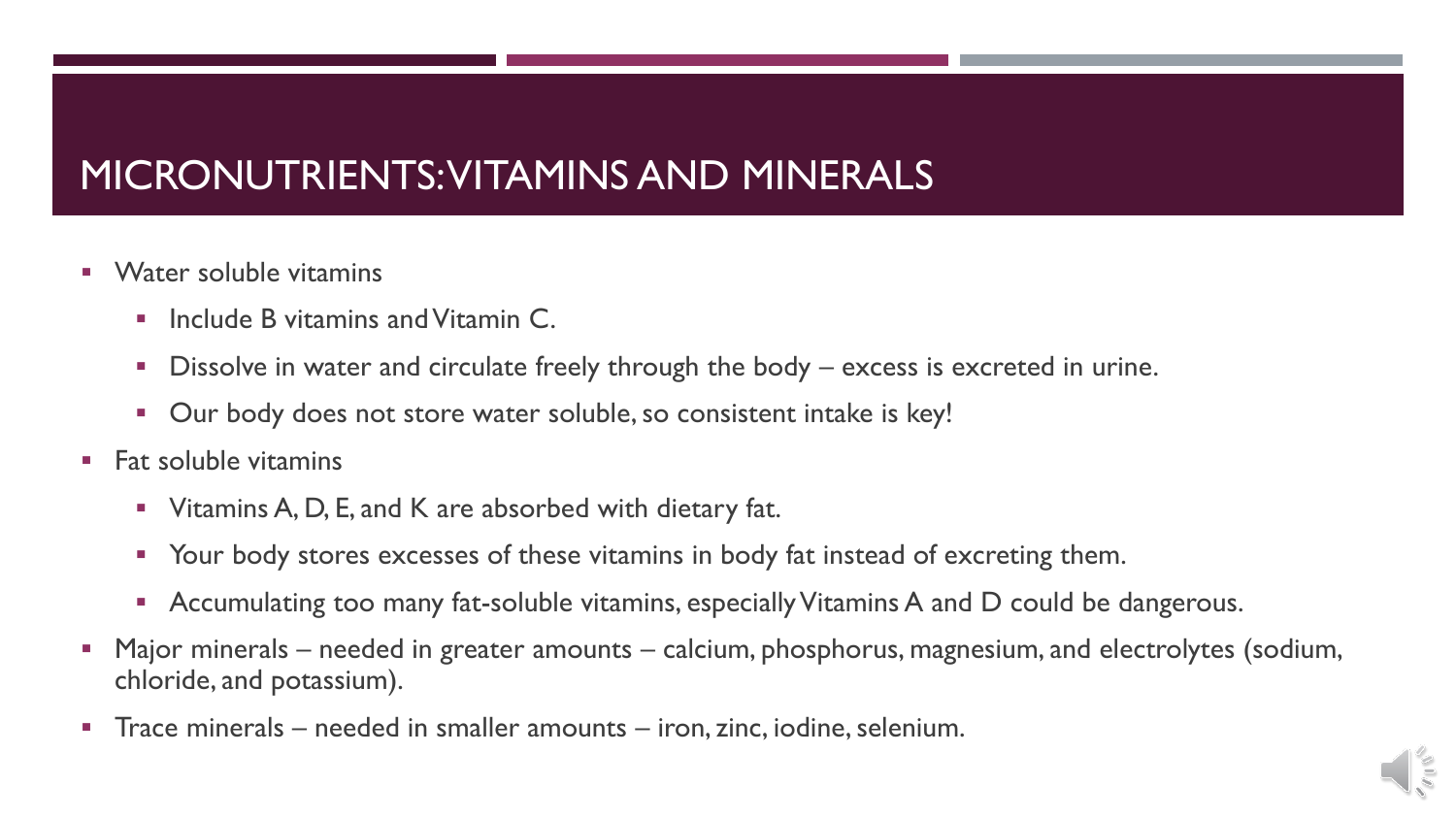#### VITAMINS AND MINERALS



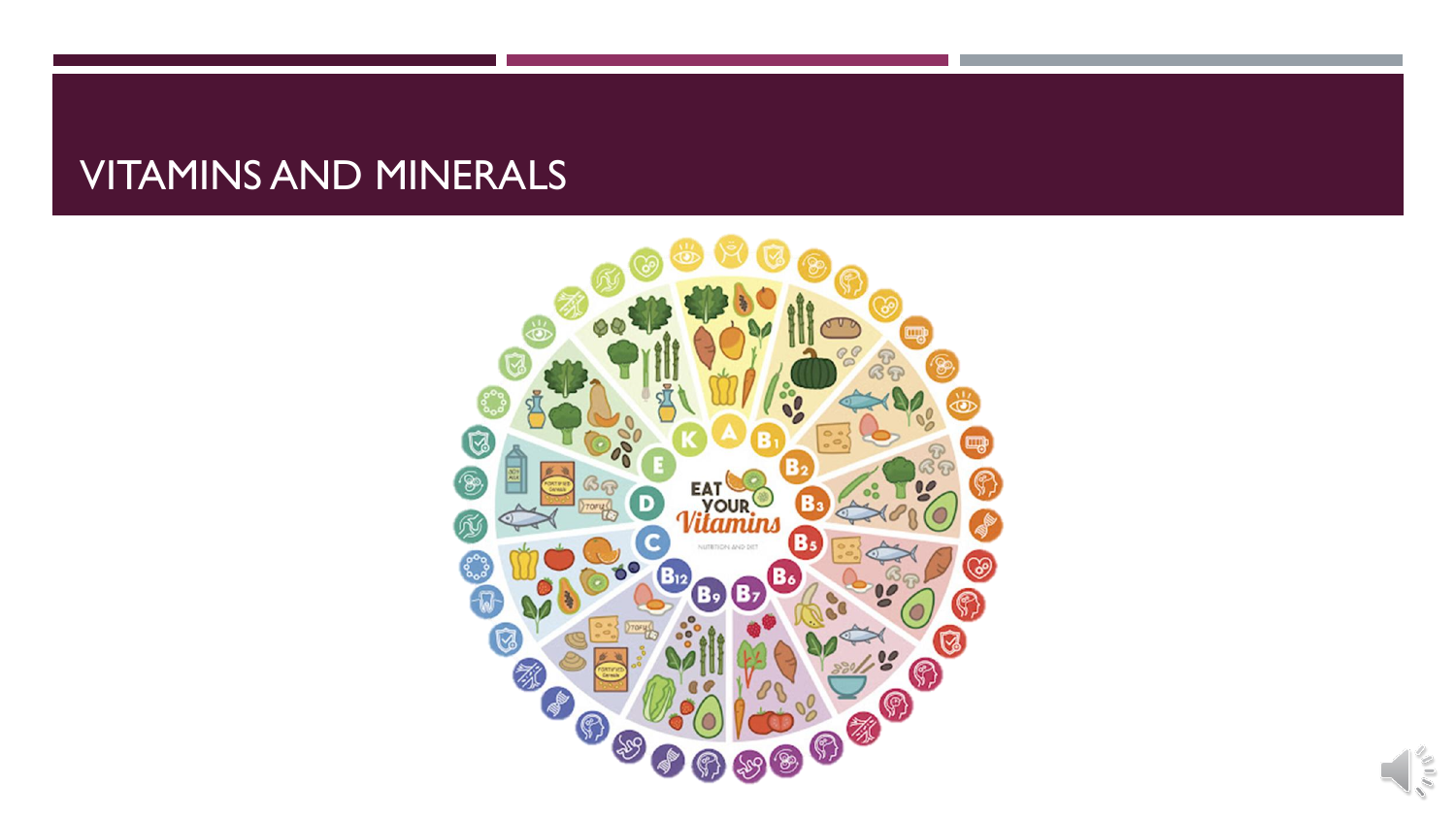#### MEAL PLANNING

- 1. Write it down. Use your food journaling app.
- 2. Plan around protein.
- 3. Make a grocery list.
- 4. Monitor your success.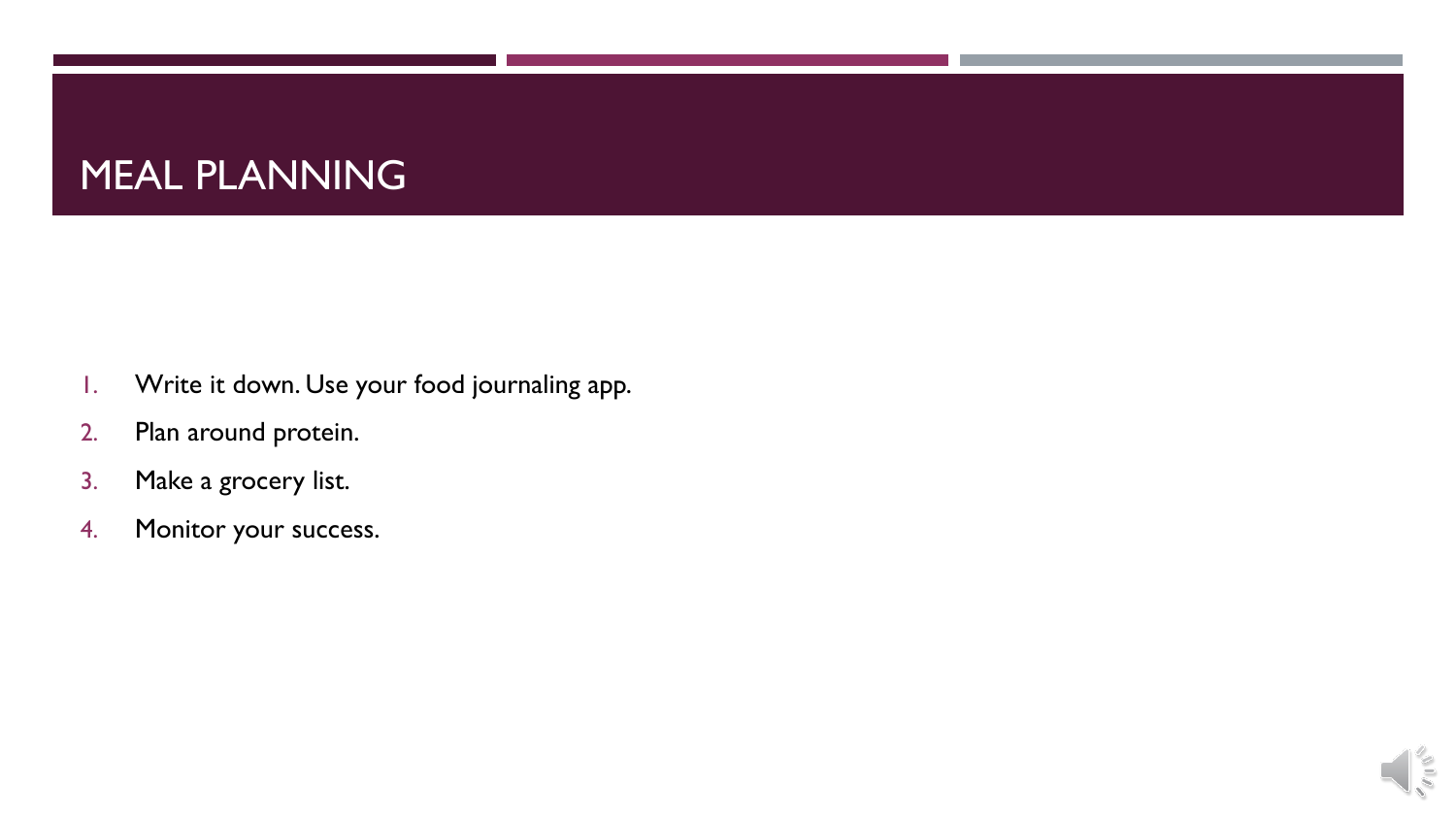#### SMART SHOPPING

- 1. Plan ahead.
- 2. Keep a running shopping list of foods you need to replace.
- 3. Take your list to the supermarket.
- 4. Plan your proteins.
- 5. Check the list before you start shopping.
- 6. Read food labels.
- 7. Clip coupons only for items you need.

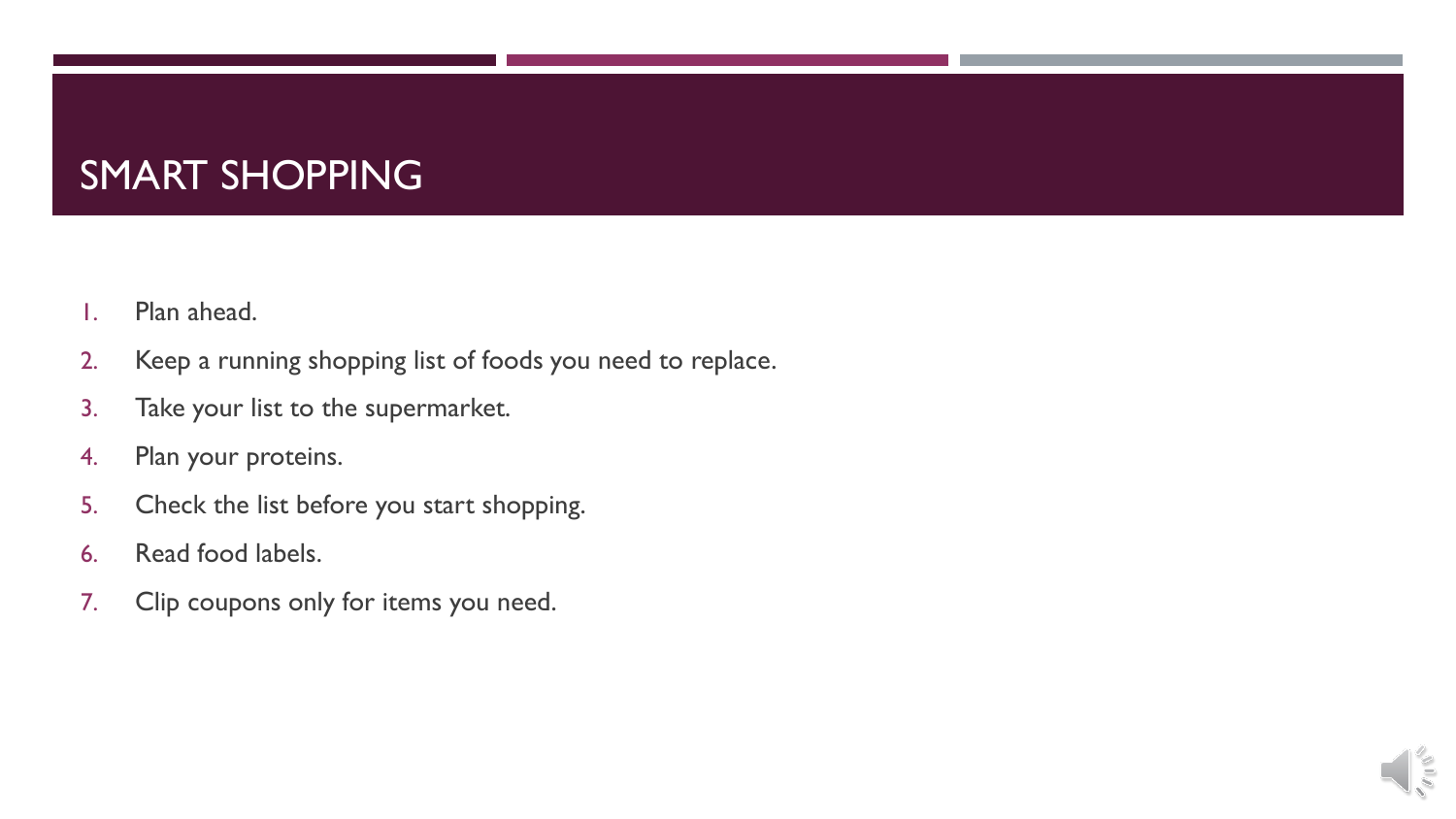#### MAP IT OUT



 $\frac{1}{2}$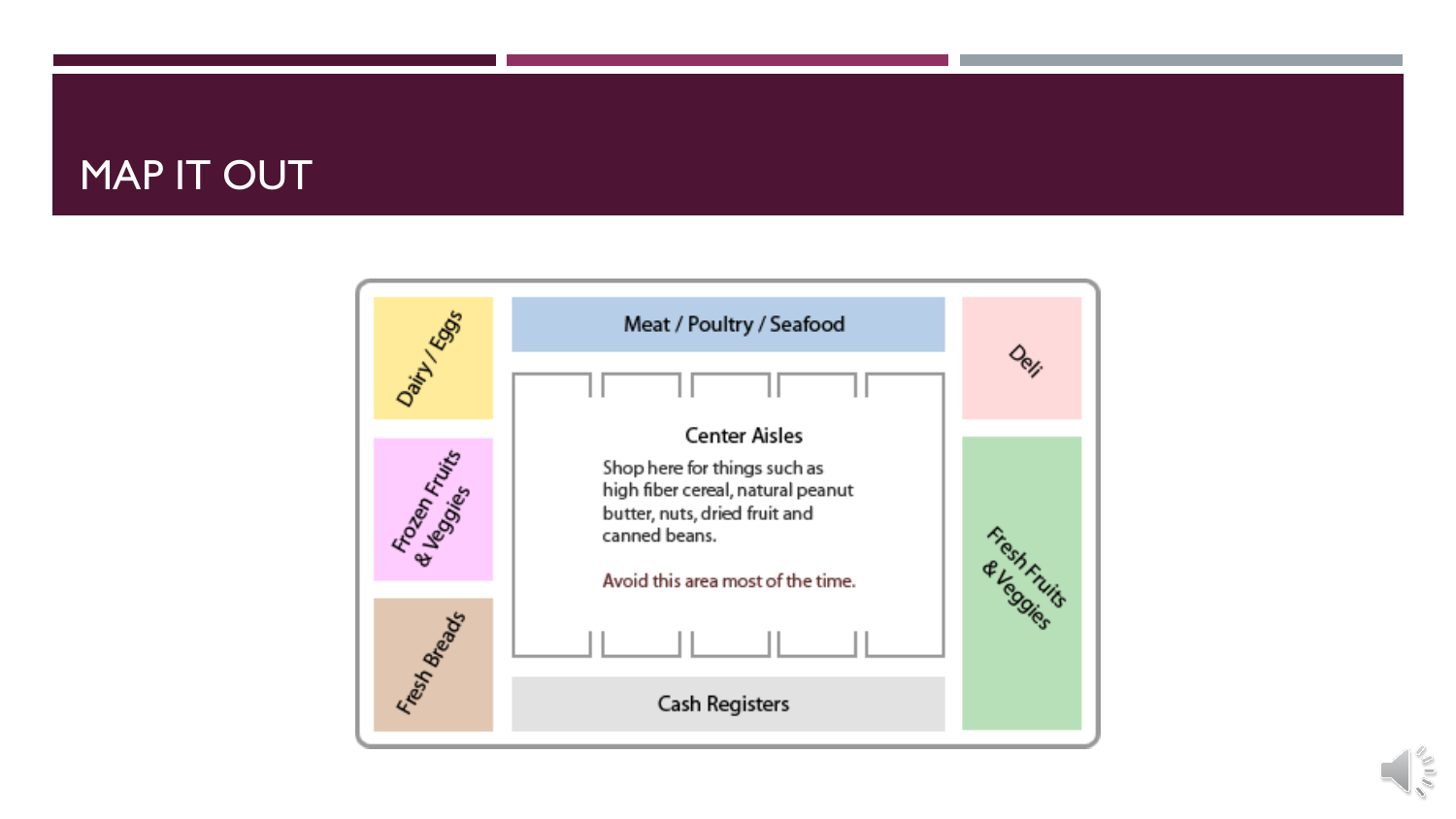#### BUSTING BARRIERS

- **Shopping for healthy food is too expensive.** 
	- **Use coupons and buy foods on sale like seasonal produce, buy in bulk, buy frozen or canned fruits and** vegetables.
- **Shopping for and cooking healthy food takes up too much time.** 
	- **Ask friends or family to help you get things done, shop on the weekends, use a list to make sure you get** everything you need for the week, buy healthy convenience items like prewashed salad.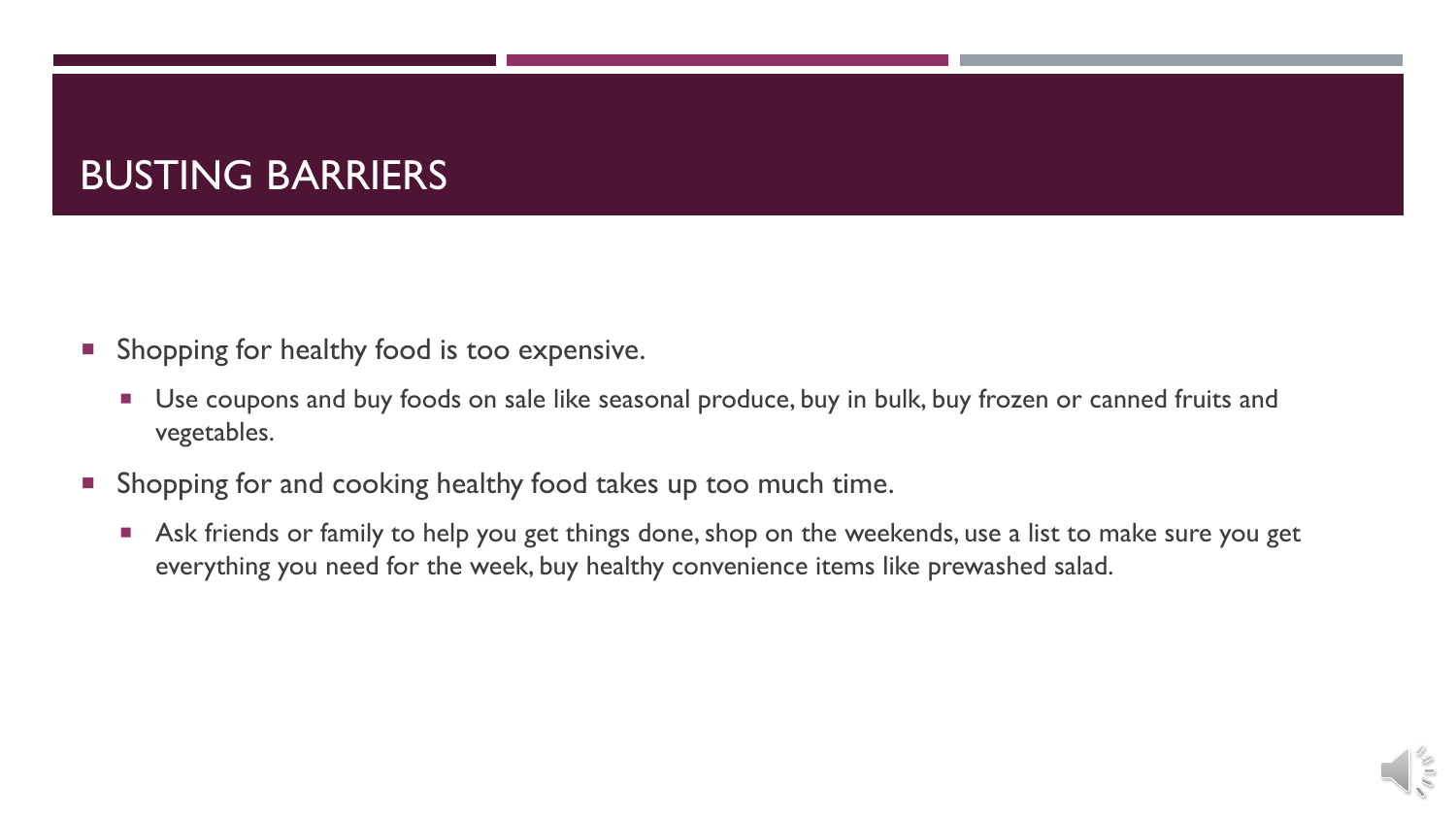#### DINING OUT: DECODE THE MENU

- **Choose options with keywords in the box.**
- **If you aren't sure how the items are made, ask!**
- **Many times you can also substitute options that are deep** fried or breaded for a grilled version.
- **Watching fat intake?** Watch out for foods saying au gratin, in cheese sauce, pastry crust, mayo, alfredo, béarnaise, hollandaise, crispy, breaded, buttered, scalloped, rich.
- **Watching salt intake?** Look out for the words like broth, cocktail sauce, creole sauce, soy sauce, barbecued, cured, marinated, pickled, smoked, and teriyaki.

| <b>Baked</b>   | <b>Steamed</b>    |
|----------------|-------------------|
| <b>Broiled</b> | <b>Boiled</b>     |
| <b>Grilled</b> | <b>Roast</b>      |
| <b>Poached</b> | <b>Stir-Fried</b> |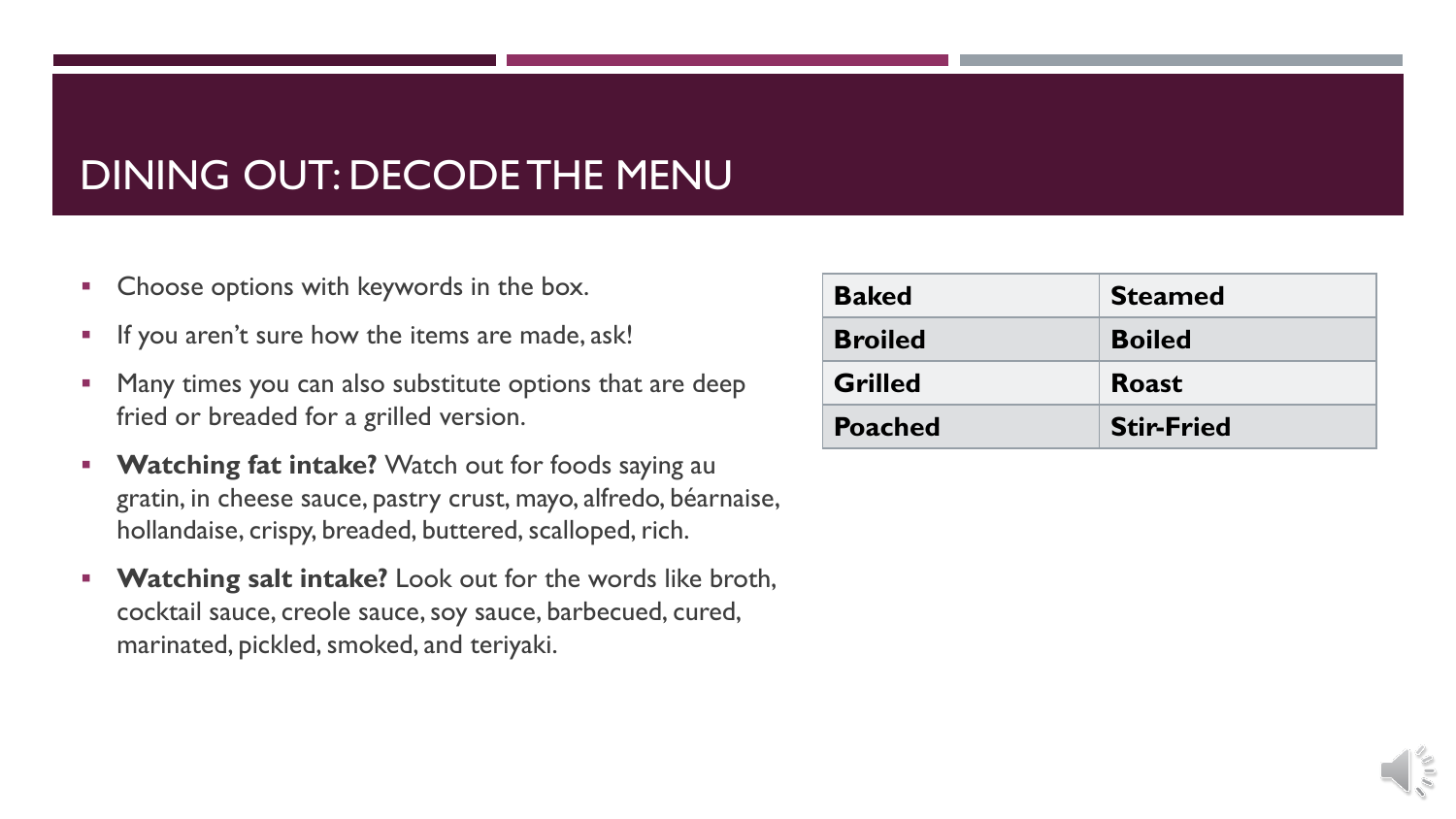#### SPLIT YOUR DISH

- Share a meal with someone!
- Ask for the waiter to dish up  $\frac{1}{2}$  your meal in a to-go box.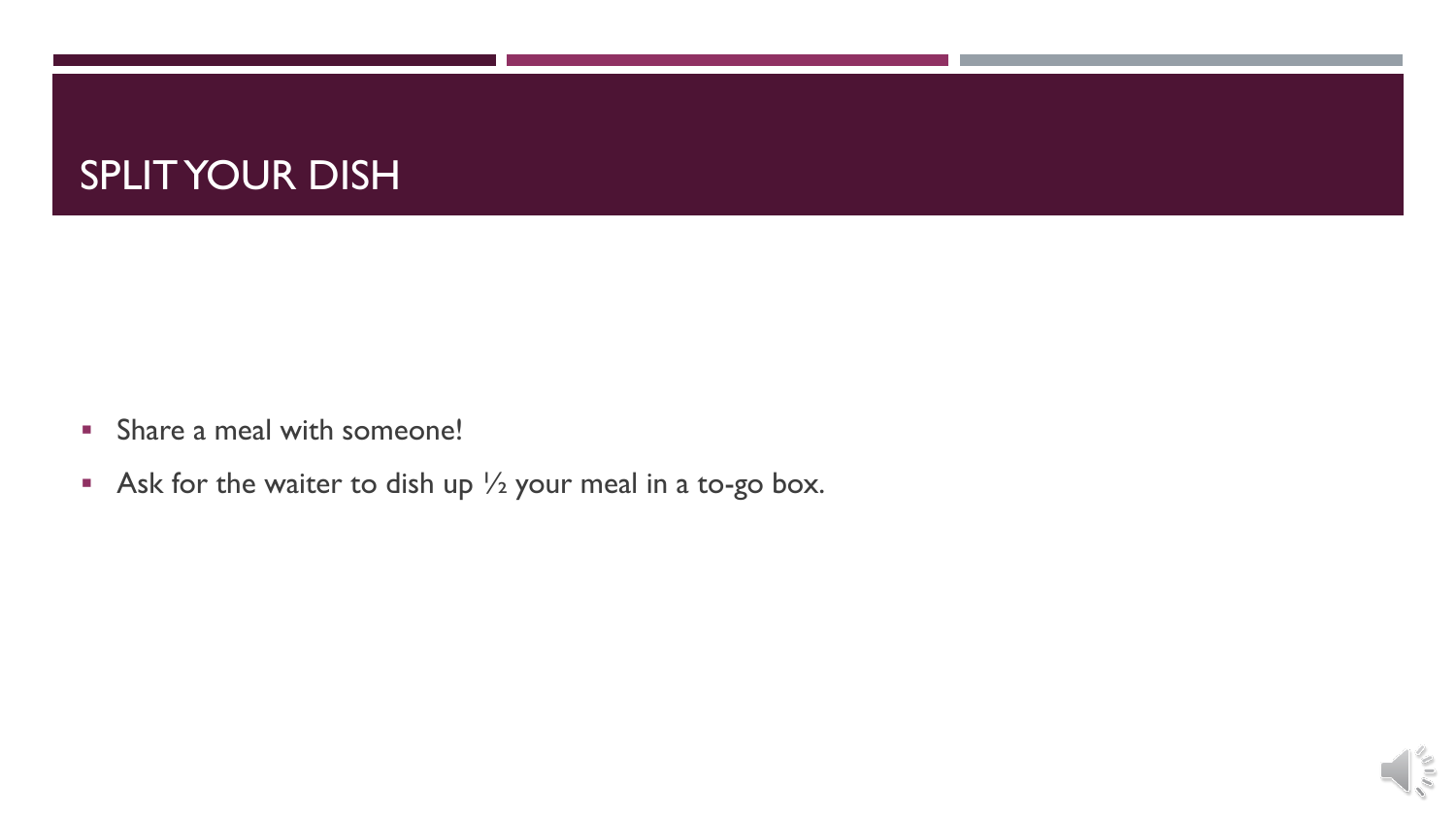#### PLAN AHEAD AND COMPARE CHOICES

- **Look at the menu before visiting the restaurant to help you decipher foods that are lower in calories,** sodium, and saturated fat.
- **Any restaurant with more than 20 locations must provide a calorie count on their food items** whether online or in restaurant.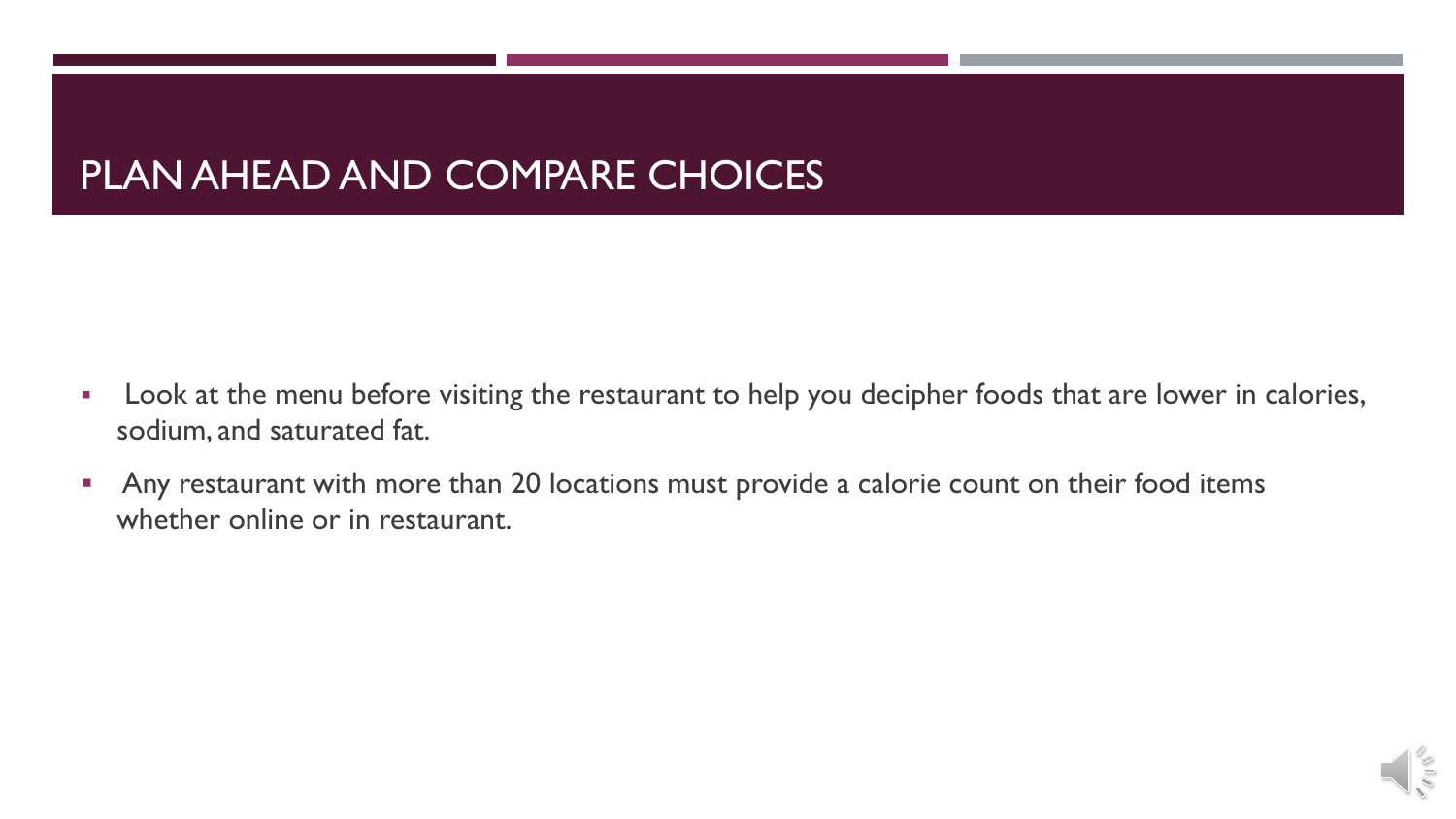#### AT A FAST FOOD RESTAURANT?

- Stay away from the value promotions like supersized or deluxe burgers, fries, sandwiches, and shakes and choose regular, small, or kids sized versions.
- **Look for grilled or broiled chicken sandwiches.**
- At a pizza shop? Choose thin crust versus pan pizza. Ask them to cut the cheese in half and add extra vegetables on top.
- **Choose water, seltzer, or diet beverage.**
- Plan ahead!

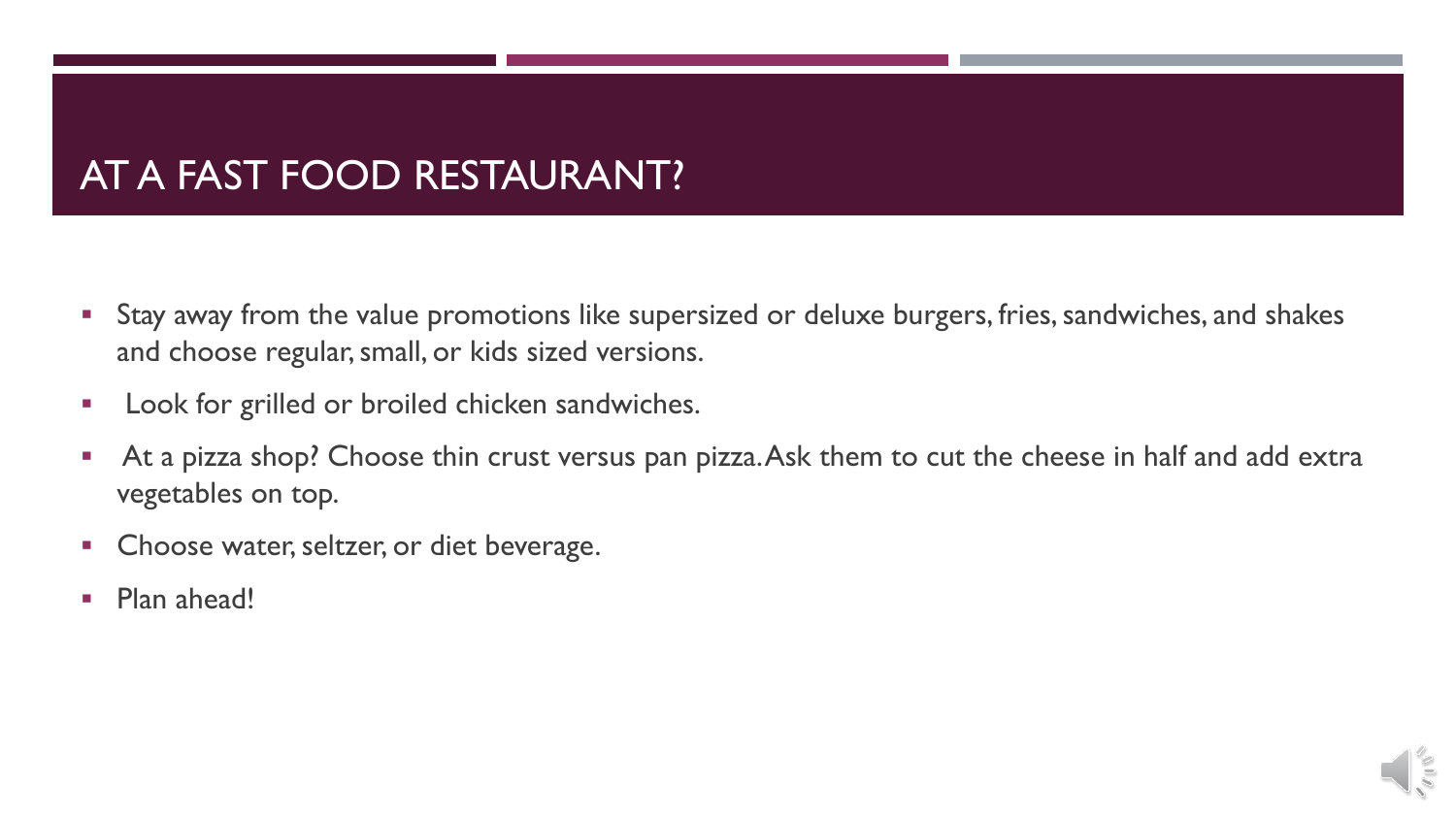#### AT A PARTY?

- Survey the options before filling your plate.
- **Use smaller plates if possible.**
- **Make a quick stop at the food, then move away to the other side of the room.**
- Go alcohol free.
- **If you are bringing food, bring something you know fits into your plan like vegetables with yogurt dip,** fruit salad, or shrimp with cocktail sauce.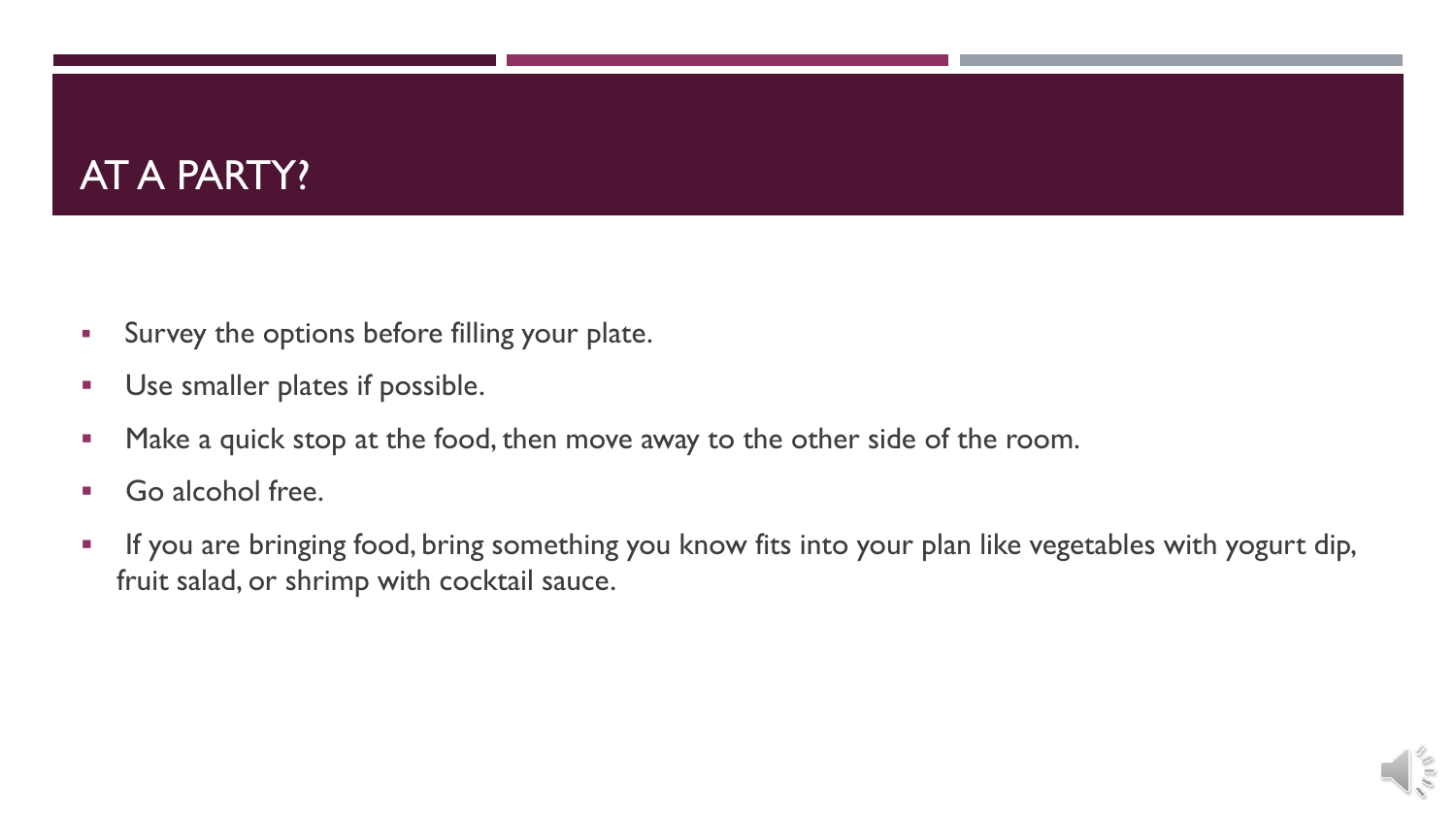#### OTHER STRATEGIES

- Fill up on protein and veggies first. Remember, protein and fiber = increased satiety and reduced cravings.
- **Take one slice of bread without butter and move the basket away from you.**
- **Figual** Focus on your company take a break from eating and enjoy the conversation.
- **Remember, moderation is key!**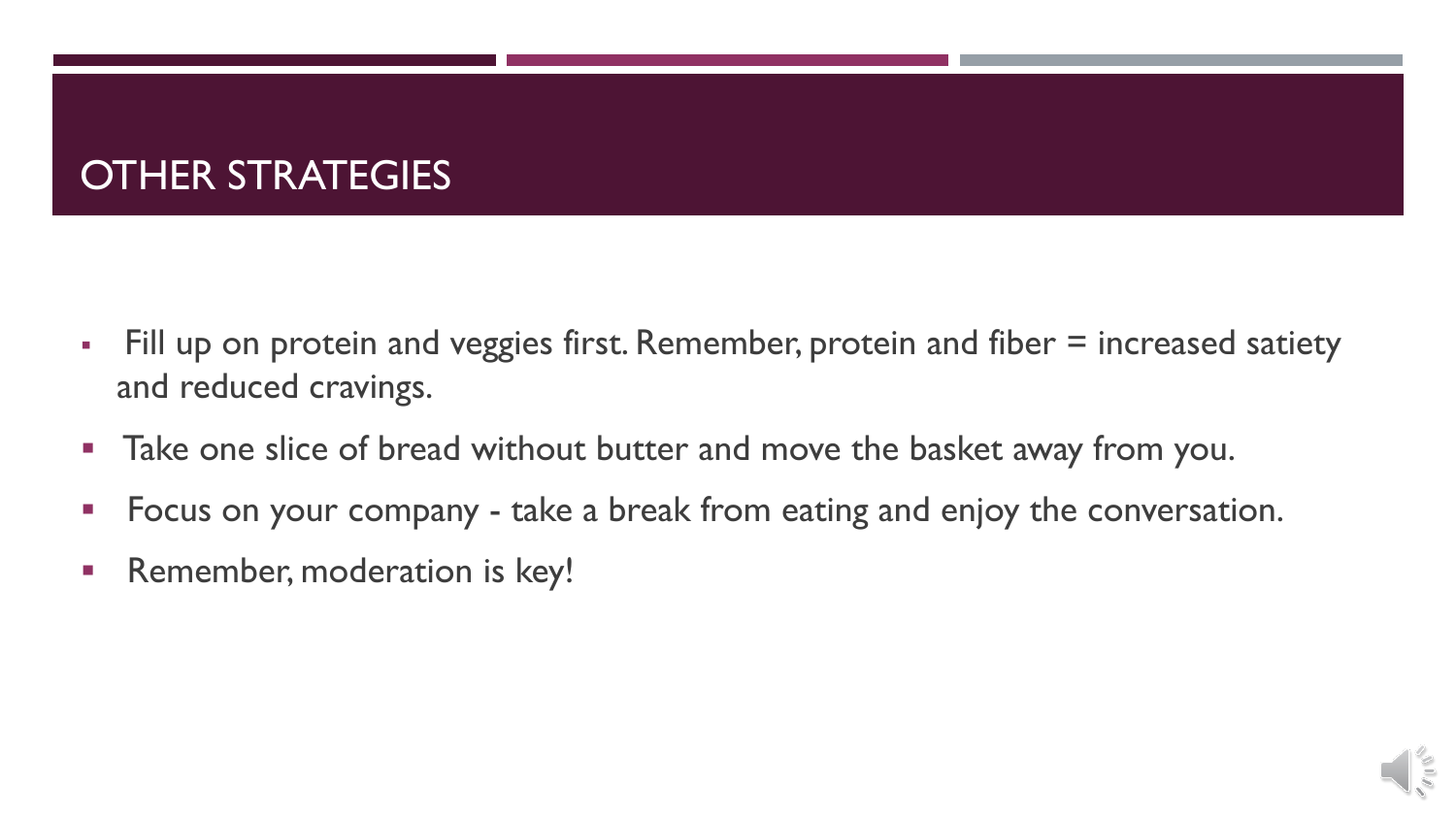#### EATING TRIGGERS



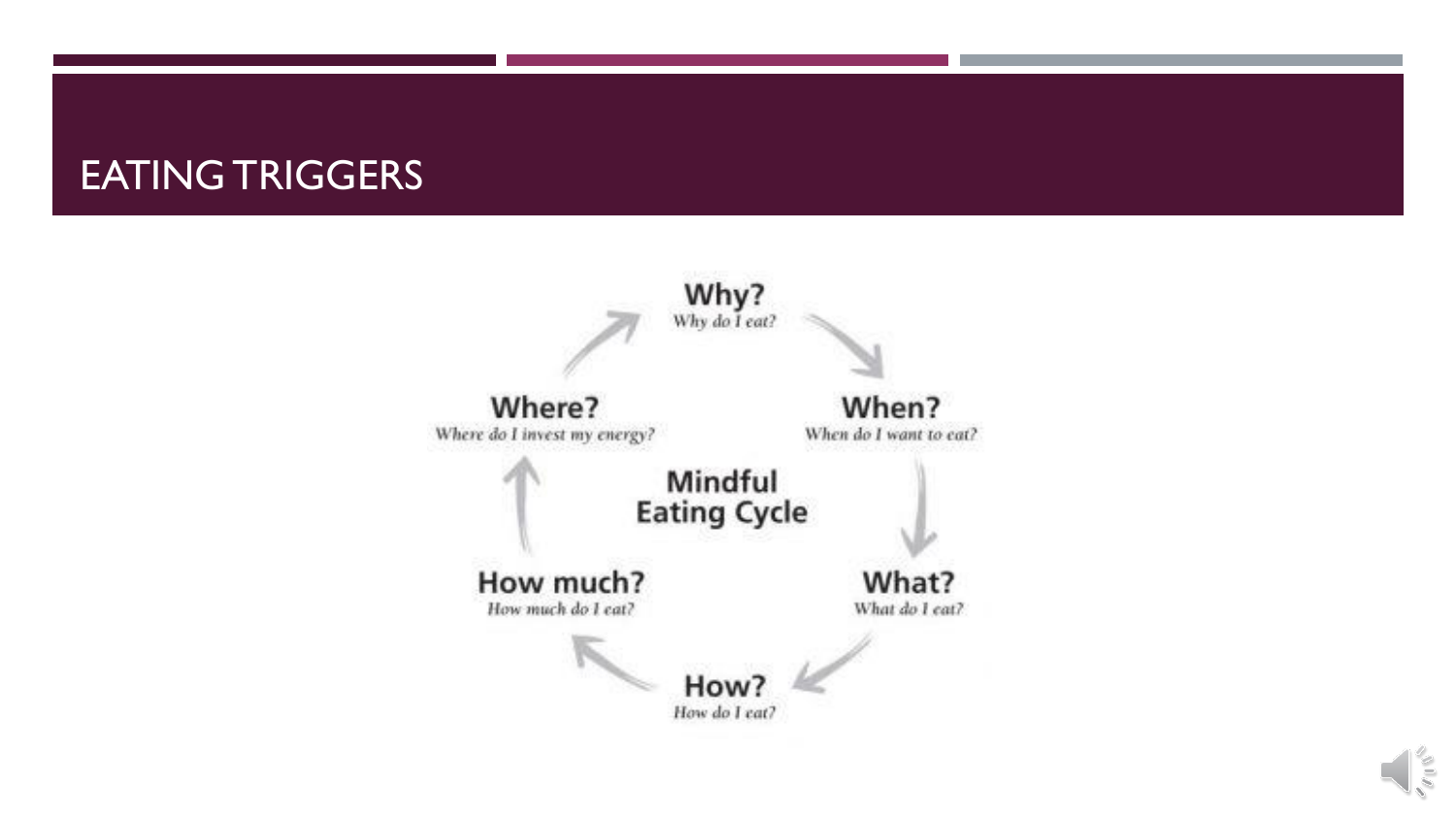#### IS IT HUNGER OR IS IT SOMETHING ELSE?





 $\leq$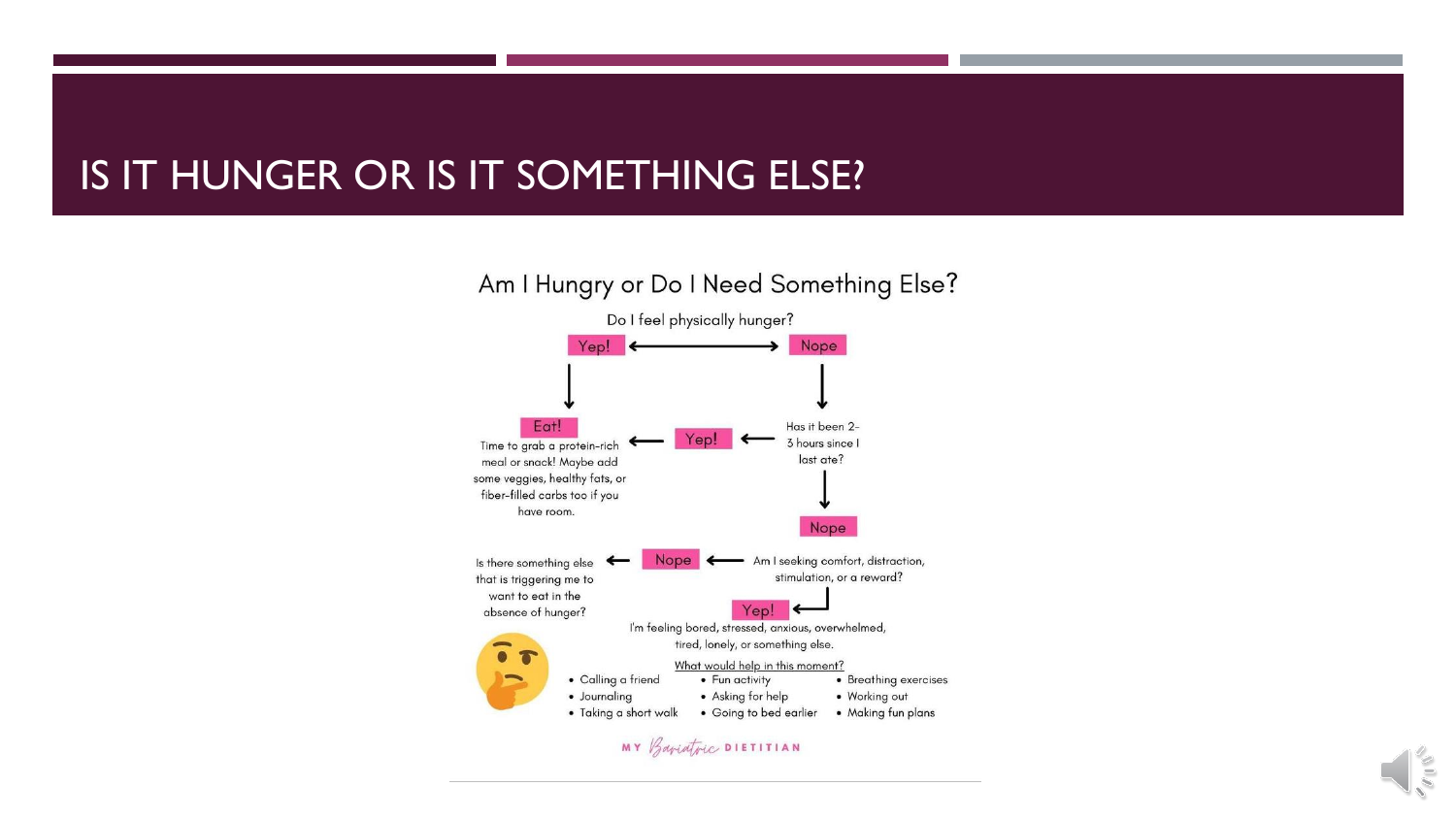#### RECOGNIZING HUNGER CUES

| <b>Signs of Hunger</b> | <b>Signs of Fullness</b> |
|------------------------|--------------------------|
| Stomach pangs          | Hiccup                   |
| Inability to focus     | <b>Burp</b>              |
| Fatigue                | Sneeze                   |
| Hangry feeling         | <b>Runny nose</b>        |
| Weak or shaky          | Sigh                     |
| Low energy level       | Physical feeling         |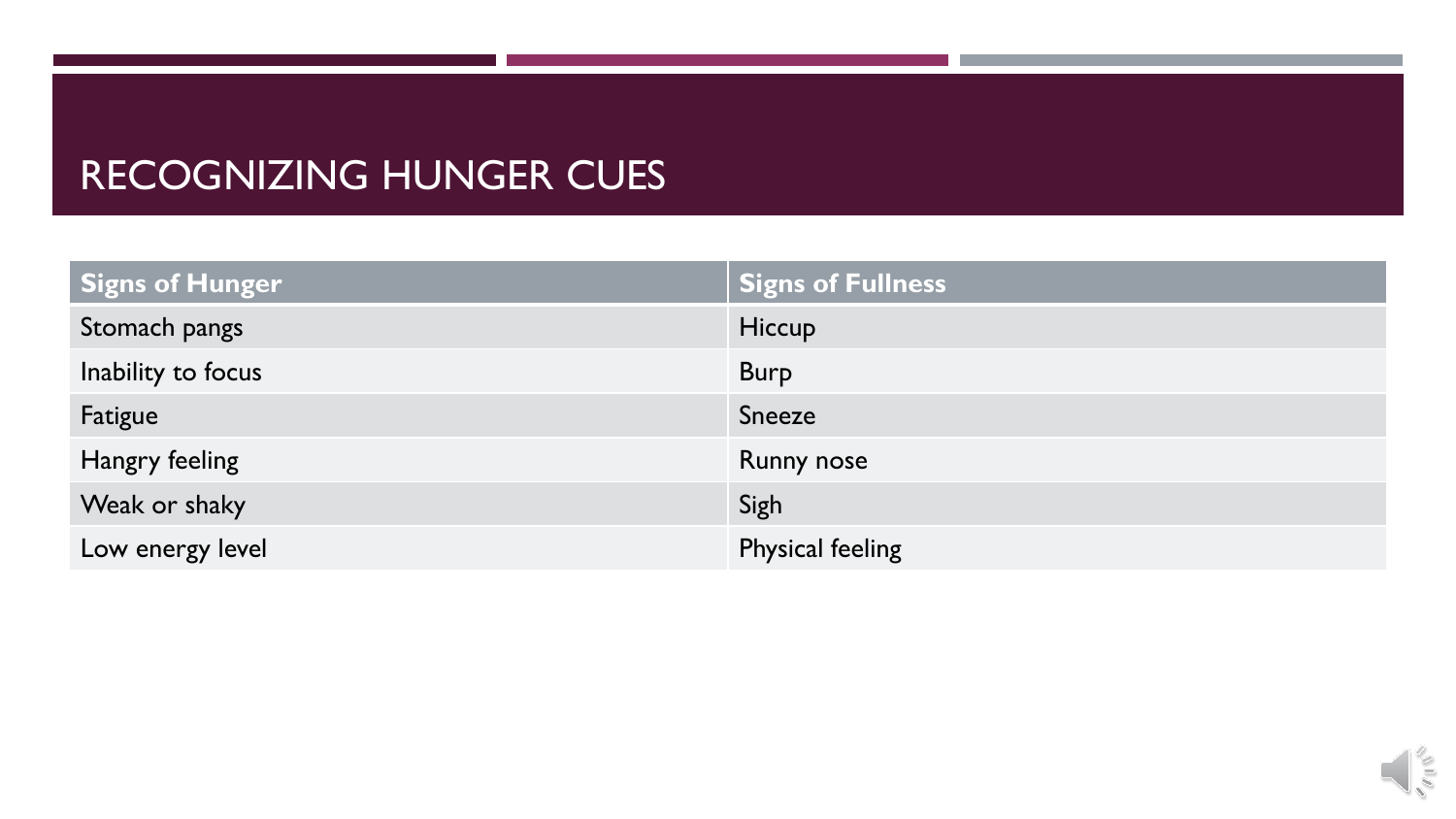### PRACTICING SELF COMPASSION

- **Learning how to treat ourselves with care and kindness at times we face distress and disappointment.**
- We are often harder on ourselves then we are on others!
- **Practicing self-compassion is key when making lifestyle changes.**
- **The way in which we handle setbacks has an impact on long-term success.**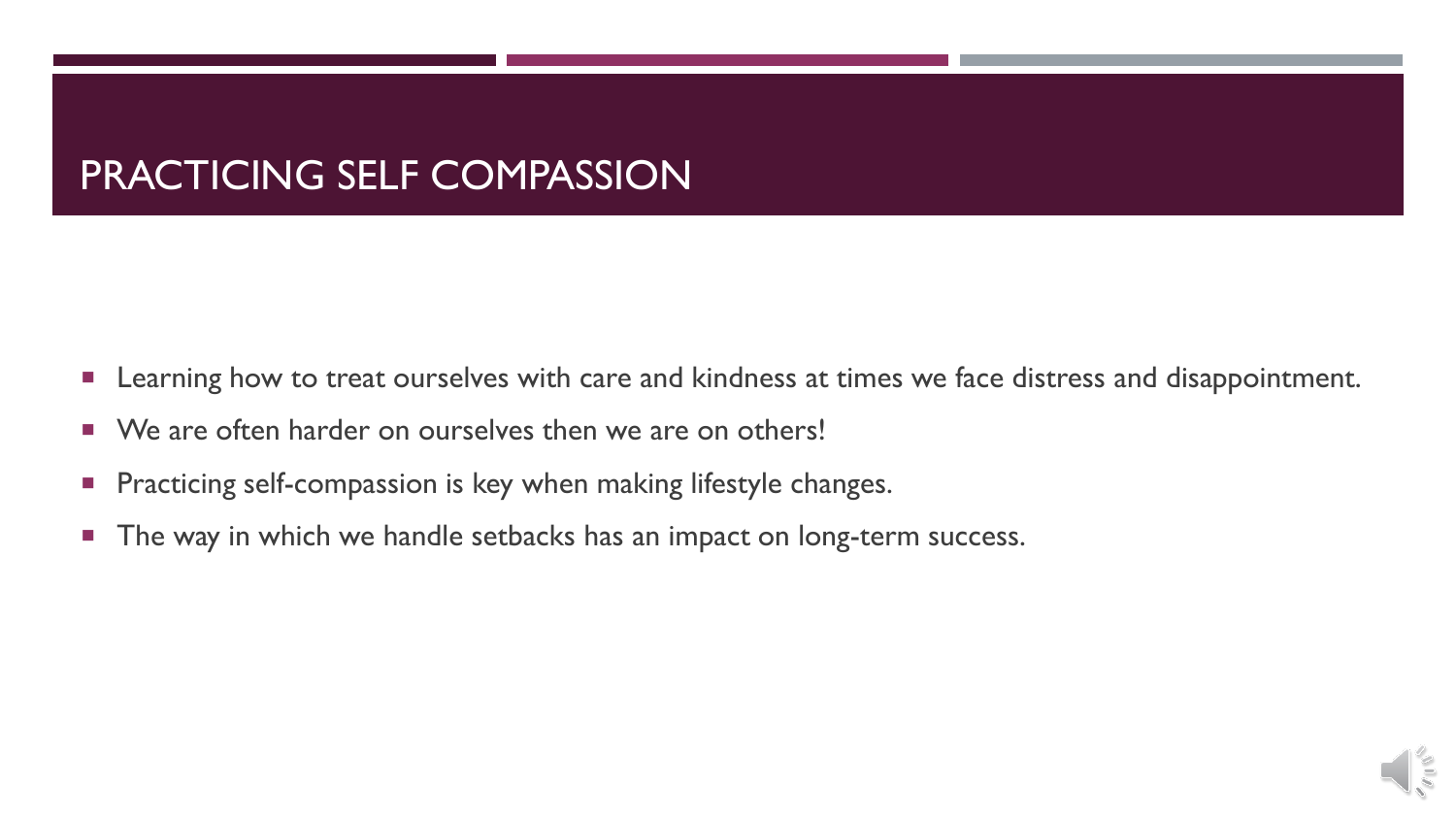#### BARIATRIC FOREVER GUIDELINES

- Use **MyFitnessPal** daily- review your calorie, protein, carbohydrate and fat intake versus your goals that were set at the beginning of the program. Stay within these limits.
- Eat **5-6** times per day.
- Limit the amount of food eaten to **8** oz. (4 oz. right after surgery).
- **Protein first! Consume at least 70 grams of protein daily, eating the protein food first every time.**
- **Brain cells need carbohydrates, but moderation is KEY. Remember that carbs are a way to help you get protein in- they can never crowd out protein.**
- Avoid foods with added sugars.
- Avoid foods high in saturated fats.
- Chew foods to **applesauce** consistency.
- Take at least 20 minutes to eat. If you think you are eating slowly, eat slower.
- **Eat without distraction- not in front of the television, at your desk, or while multitasking.**
- Avoid grazing and high calorie.
- Don't drink liquids with solid foods. Wait **30** minutes after eating solids before drinking liquids again. Never "wash it down."
- Maintain hydration with at least **64oz** daily.
- Avoid all carbonated and caffeine containing beverages.
- Do not replace foods with liquids on a regular basis.
- Take your supplements as prescribed.